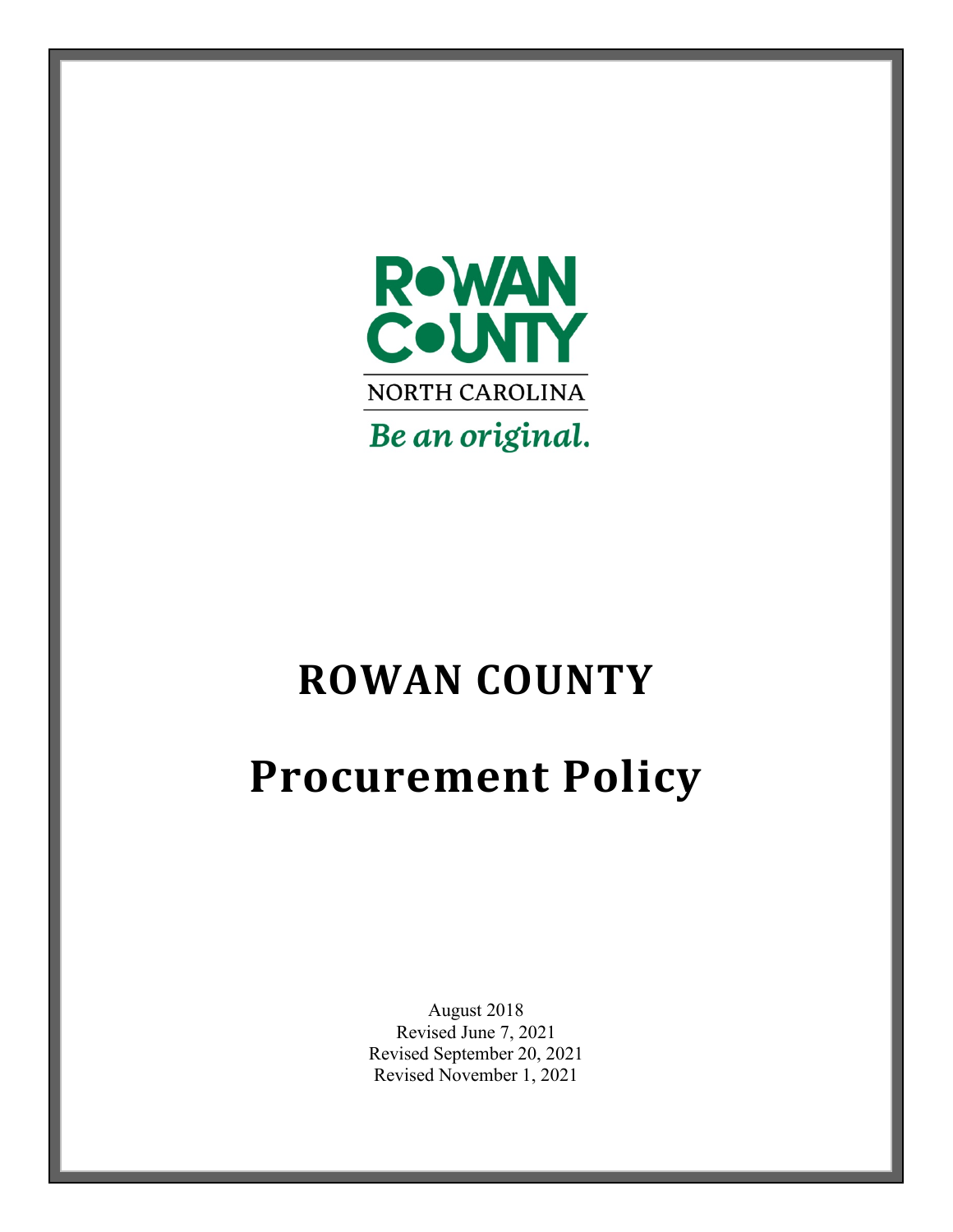# **TABLE OF CONTENTS**

| <b>INTRODUCTION</b>                    |                                                   | 3                   |
|----------------------------------------|---------------------------------------------------|---------------------|
| $\mathbf{L}$                           | RESPONSIBILITY, AUTHORITY, AND FUNDAMENTAL POLICY | 4                   |
| П.                                     | PURCHASE OF GOODS                                 | 5                   |
| III.                                   | <b>CONSTRUCTION OR REPAIR SERVICES</b>            | 6                   |
|                                        | IV. PROCUREMENT OF SERVICES                       | 8                   |
| V.                                     | <b>EXCEPTIONS TO COMPETITIVE BIDDING</b>          | 9                   |
|                                        | VI. THE PURCHASING PROCESS                        | 10                  |
|                                        | VII. FEDERAL SPECIFIC REGULATIONS                 | 12                  |
|                                        | VIII. SETTLEMENT OF CONTRACT ISSUES/DISPUTES      | 14                  |
|                                        | IX. CONFLICTS OF INTEREST                         | 15                  |
|                                        | X. GIFTS AND FAVORS                               | 15                  |
| PURCHASE ORDER WORKFLOW                |                                                   | <b>ATTACHMENT A</b> |
| <b>CONTRACT WORKFLOW</b>               |                                                   | <b>ATTACHMENT B</b> |
| <b>TYPES OF PROCUREMENT FLOWCHARTS</b> |                                                   | <b>ATTACHMENT C</b> |
| <b>CONFLICT OF INTEREST POLICY</b>     |                                                   | <b>ATTACHMENT D</b> |
| ACKNOWLEDGEMENT OF PROCUREMENT POLICY  |                                                   | <b>ATTACHMENT E</b> |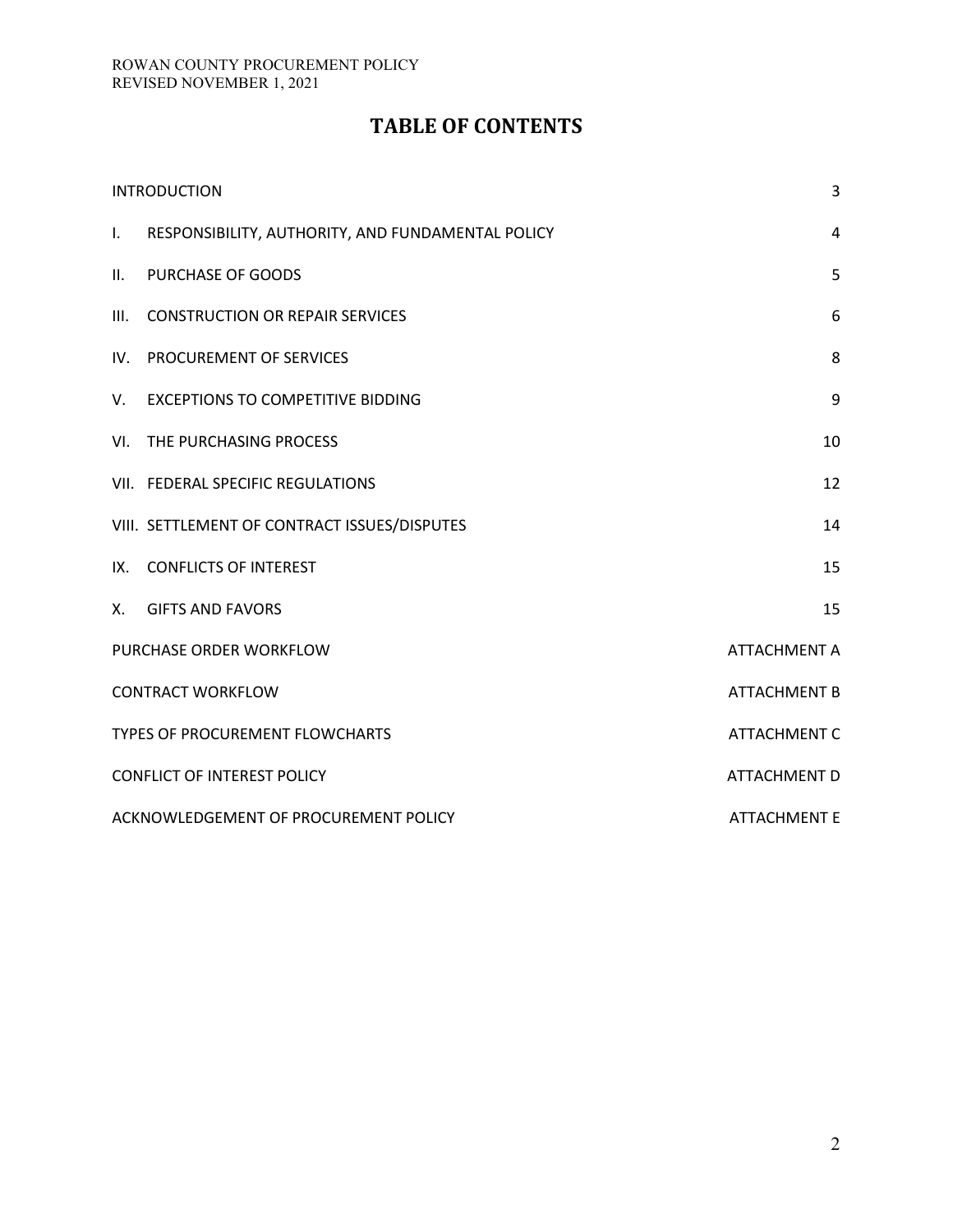#### ROWAN COUNTY PROCUREMENT POLICY REVISED NOVEMBER 1, 2021

#### INTRODUCTION

The purpose of this Policy is to establish guidelines for the procurement of goods and services by County officials and employees for any County office, service area, department, division, board, commission or other organizational unit of the County. Rowan County's procurement operations are governed by North Carolina General Statutes ("N.C.G.S.") Chapter 143 (State Departments, Institutions and Commissions), Chapter 153A (Counties), Chapter 159 (Local Government Finance), ordinances approved by the Rowan County Board of Commissioners, and all other applicable laws, rules, regulations, codes, standards, and orders of governmental bodies, agencies authorities and courts having jurisdiction ("Applicable Law"). When federal funds are involved, these policies have been drafted to conform to the requirements in the Code of Federal Regulations (CFR) Title 2, Subtitle A, Chapter II, Part 200 (commonly referred to as the Uniform Guidance). Specifically, the procurement guidelines may be found in sections 200.317 through 200.326; *49CFR19*; *Federal Transit Administration (FTA) Circular 4220.1D, Third Party Contracting Requirements; North Carolina General Statute 143-129;* and *North Carolina State Management Plan for The Nonurbanized Area Formula Program, Section 5311*.

The policies contained herein are intended to establish a baseline for compliance with federal and State law and Board policy. It is the responsibility of the County Commissioners to determine the disposition of any issue not specifically addressed herein or otherwise prescribed in law or regulation.

Rowan County's procurement practices are based on the principle of open competition with the goal of securing value and promoting fairness. All Employees involved in the procurement process have a responsibility to provide fiscal stewardship when expending County funds. The taxpayers entrust County government to expend money in the most efficient and effective manner possible. The integrity of the procurement process must be maintained at all times.

The Board of Commissioners is committed to maintaining high standards of performance based upon fair, ethical and professional business practices and welcomes recommendations for improvements to conformance, quality, and efficiency standards. Any such recommendations should be submitted in writing to the Chairperson, Rowan County Board of Commissioners.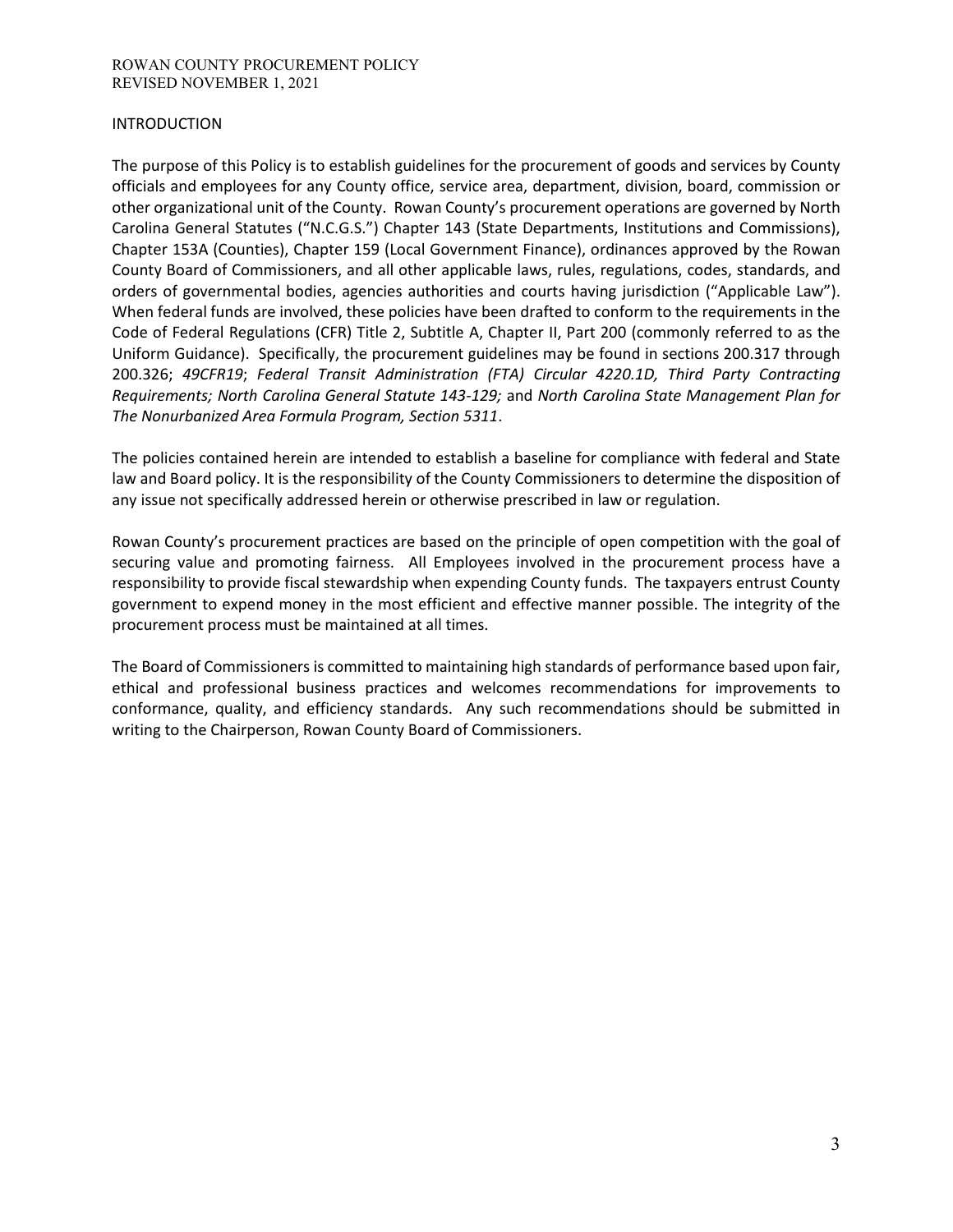## **I. RESPONSIBILITY, AUTHORITY AND FUNDAMENTAL POLICY**

The County Manager has the authority for the County of Rowan to enter into grant agreements and to purchase property and services and to enter into third-party contracts on behalf of the County of Rowan and the Board of Commissioners (Board).

- A. Delegation
	- 1. The Finance Director has been delegated authority from the Board to purchase goods, property and services. The Assistant County Manager/CIO and Assistant County Manager/Human Resources Director have been delegated authority to enter into third-party contracts on behalf of Rowan County in the absence of the County Manager.
	- 2. The Finance Director has been delegated authority from the Board to approve and submit requests for reimbursements on behalf of Rowan County.
	- 3. The Department of Social Services (DSS) Director has been delegated authority from the Board to purchase goods, property and services related to serving children and families under \$90,000. However, such purchases shall follow all aspects of the purchasing policy. The DSS Director's authority does not include services for architect, engineer or surveyor; construction projects; or legal fees (see VI. B).
	- 4. The Public Health Director has been delegated authority from the Board to purchase goods, property and services related to providing public health services under \$90,000. However, such purchases shall follow all aspects of the purchasing policy. The Public Health Director's authority does not include services for architect, engineer or surveyor; construction projects; or legal fees.
- B. Delegation to the Purchasing Director
	- 1. The Purchasing Director has received delegated authority from the Board to conduct competitive procurements to purchase, lease, or license property goods and services in accordance with Board policy and law.
	- 2. The Purchasing Director has received delegated authority from the Board to approve contracts \$10,000 and under. This includes change orders that are \$10,000 and under that are within the contingency amount. This does not include services for architect, engineer, surveyor or legal fees (see VI. B).
	- 3. The Purchasing Director has received delegated authority from the Board to approve contracts under \$90,000 being administered by Salisbury Community Development Corporation.
- C. Delegated authority is subject to the condition that certain of these transactions be submitted to the Board for review and approval.

Transactions that require prior Board approval are as follows:

- 1. Any transaction which exceeds \$90,000;
- 2. Any transaction awarded with sole source or piggybacking.
- D. All procurement transactions shall be conducted in a manner to provide, to the maximum extent practical, open and free competition.
	- 1. Unreasonable requirements will not be placed on firms in order for them to qualify to do business.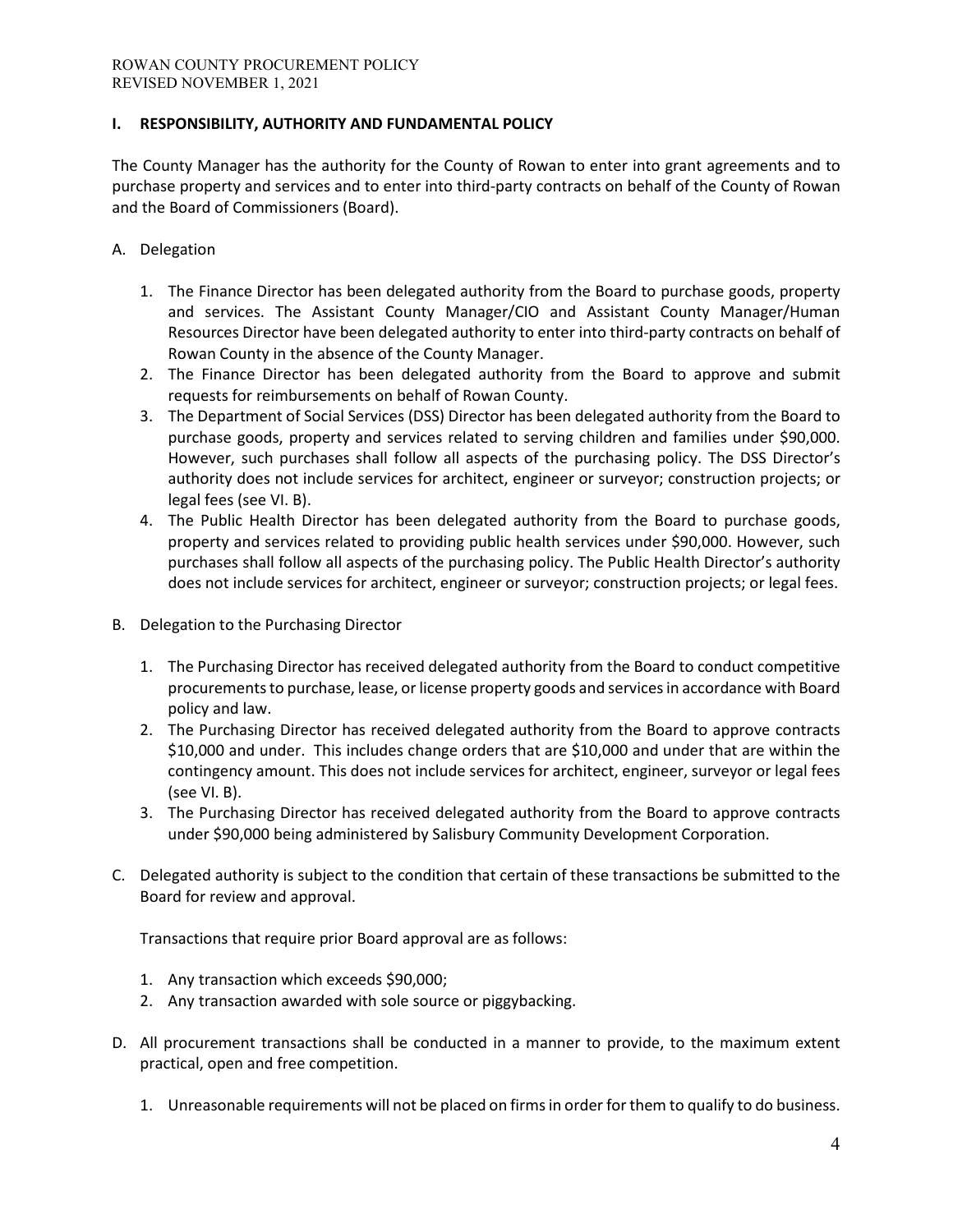#### ROWAN COUNTY PROCUREMENT POLICY REVISED NOVEMBER 1, 2021

- 2. The County will be alert to organizational conflicts of interest.
- 3. The County will be alert to noncompetitive practices among contractors that may restrict or eliminate competition.
- 4. Unnecessary experience and excessive bonding requirements will not be placed on firms.
- 5. Contracts will not be awarded to consultants simply because they may be on a retainer contract with the County.
- 6. Contractors that develop or draft specifications/requirements shall be excluded from competing for such procurements.
- 7. Except in cases where a product of a specified brand name is the only product that can properly meet the needs of a requester, the drafting or application of specifications or bid requirements that directly or indirectly limit the bidding to a single brand is prohibited. A "brand name or equal" is a competitive process that allows bidders to propose equivalent items. The County will not specify only a "brand name" product without listing its salient characteristics and not allowing "an equal" product to be offered.
- 8. Awards shall be made to the lowest responsive and responsible bidder. While determining "responsible", the County will consider factors, including but not limited to, most advantageous to the County, price, and quality.
- 9. Solicitations shall clearly state all requirements.
- E. Basis for Bid Rejection

In sealed bidding, there is generally no further modification of material terms: The County either accepts one of the offers or rejects all bids. In the other procurement methods, the County may request or receive additional offers before accepting one. Bid responsiveness involves the question of whether the bid as submitted, represents an unequivocal offer to do exactly what the County has specified, so that acceptance of the bid will bind the contractor to meet the County's requirements in all material aspects. Any and all bids judged to be nonresponsive must be rejected. The County will properly document the reason for any bid rejection.

- F. The County will ensure that:
	- 1. Unnecessary or duplicate items are not purchased.
	- 2. Analysis is made of lease and purchase alternatives, as appropriate, to determine the most economical and practical procurement.
	- 3. The type of procurement instruments used (e.g. fixed price contracts, cost reimbursable contracts, purchase orders, and incentive contracts) shall be appropriate for the particular procurement. "Time and material" contracts are strictly prohibited unless specifically approved by the Rowan County Board of Commissioners.
	- 4. Procurement documents and records are retained according to NC DNCR records management policy located o[n https://www.ncdcr.gov/resources/records-management.](https://www.ncdcr.gov/resources/records-management)

# **II. PURCHASE OF GOODS**

The following provisions apply to the purchase of apparatus, supplies, materials, and equipment.

A. Formal Purchases Greater Than or Equal To \$90,000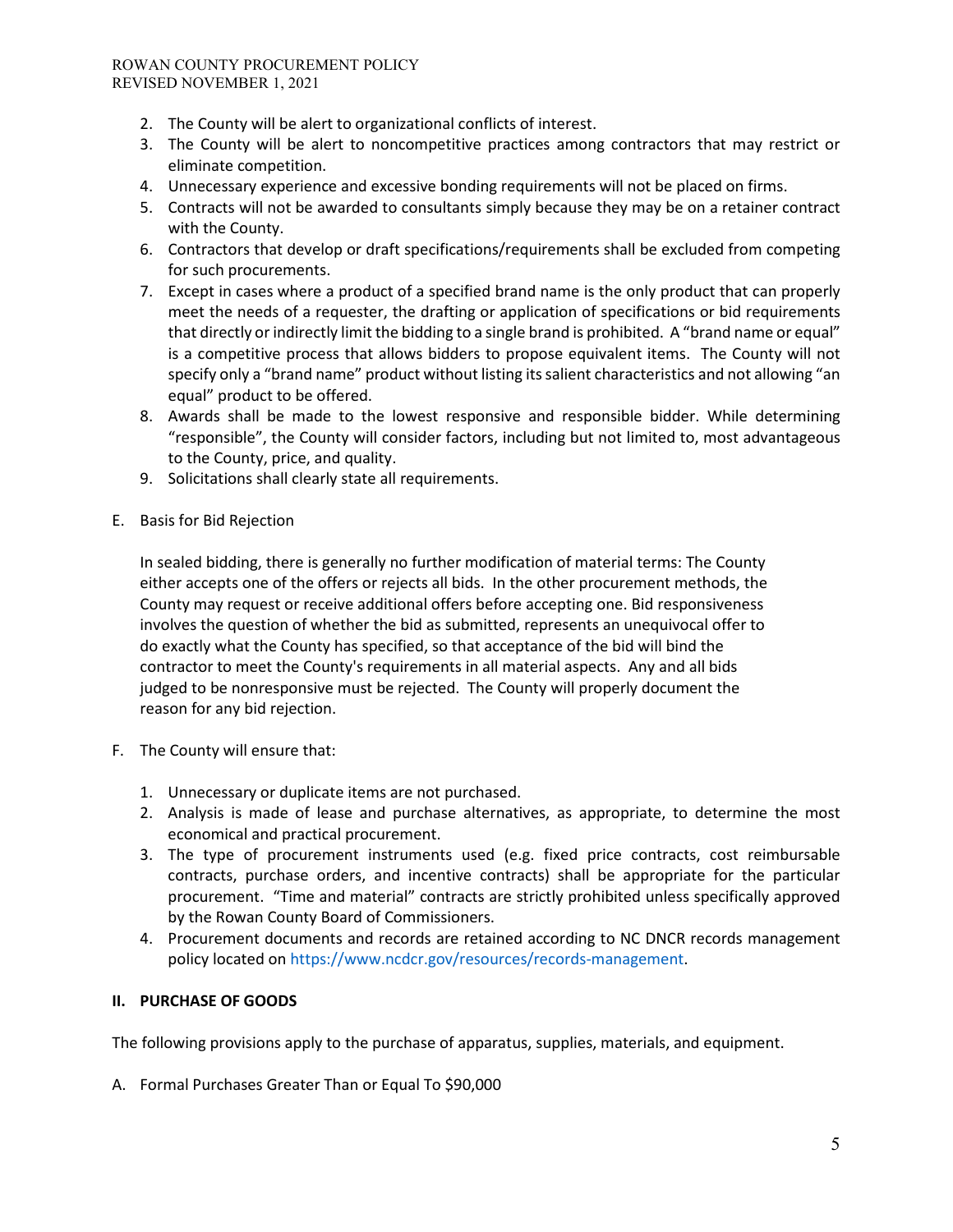Such purchases shall be subject to formal bidding pursuant to N.C.G.S. 143-129. The contract for any such purchase, if awarded, must be awarded to the lowest responsible, responsive bidder, taking into consideration quality, performance, and the time specified in the bids for the performance of the contract.

- 1. Procurement documents and records are retained according to NC DNCR records management policy located o[n https://www.ncdcr.gov/resources/records-management.](https://www.ncdcr.gov/resources/records-management)
- 2. Advertisement for the bid must be published at least once, seven (7) days prior to opening in local newspaper
- 3. Bids must be received sealed
- 4. Public bid opening is required, but may use reverse auction or electronic bidding
- 5. At least three (3) suppliers solicited and 2 responses required
- 6. Board approval required
- 7. Public record when opened
- 8. Purchase Order must follow the workflow chart in Attachment A.
- B. Informal Purchase Greater Than or Equal To \$5,000 but Less Than \$90,000

Such purchases shall be subject to informal bidding pursuant to N.C.G.S. 143-131. The contract for any such purchase, if awarded, must be awarded to the lowest responsible, responsive bidder, taking into consideration quality, performance, and the time specified in the bids for the performance of the contract.

- 1. Must solicit multiple quotes, 2 responses required
- 2. Must keep a written record of all bids received
- 3. Requests must be approved by Department Director
- 4. Records are not public until contract awarded
- 5. Purchase Order must follow the workflow chart in Attachment A.
- C. Purchases Less Than \$5,000

Such purchases are made without soliciting either formal or informal bids. County Departments are encouraged to solicit multiple quotations (verbal or written), and document such, to ensure the lowest available price. This will ensure fiscal stewardship when expending County funds. If purchase is over \$1,000 a Purchase Order must be entered follow the workflow chart in Attachment A.

### **III. CONSTRUCTION OR REPAIR SERVICES**

The following provisions apply to contracts for construction or repair services.

A. Formal Construction or Repair Services Greater Than or Equal To \$300,000

Such services shall be subject to formal bidding pursuant to N.C.G.S. 143-129. The contract for any such service, if awarded, must be awarded to the lowest responsible, responsive bidder, taking into consideration quality, performance, and the time specified in the bids for the performance of the contract.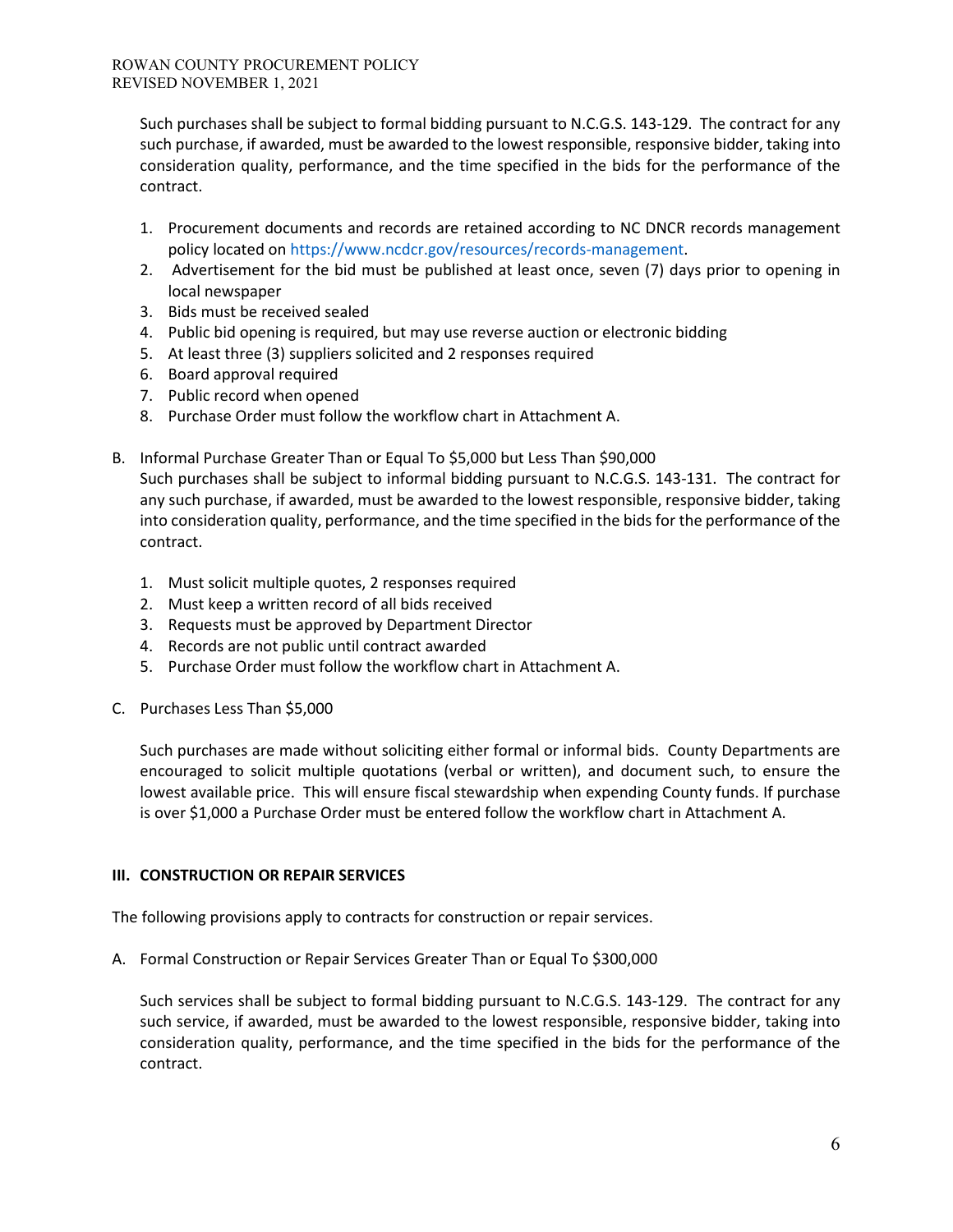- 1. Advertisement for the bid must be published at least once, seven (7) full calendar days prior to opening in local newspaper
- 2. Bids must be received sealed
- 3. Public bid opening is required
- 4. Minimum of three (3) bids is required. Statute allows for re-bid if three (3) bids are not received and award without three (3) bids on re-bid
- 5. Bid bond/deposit required 5% of bid amount
- 6. Performance and payment bonds required 100% of bid amount for any project
- 7. Separate specifications required for plumbing, electrical, HVAC, and general work (building construction only)
- 8. Must be licensed general contractor
- 9. Board approval required
- 10. Dispute resolution required
- 11. HUB participation goals good faith efforts to reach goals; bidders submit affidavits; report to HUB office (building construction only)
- 12. Public record when opened
- 13. Contract must follow the workflow chart in Attachment B.
- B. Informal Construction or Repair Services Greater Than or Equal To \$90,000 but less than \$300,000

Such services shall be subject to informal bidding pursuant to N.C.G.S. 143-131. The contract for any such service, if awarded, must be awarded to the lowest responsible, responsive bidder, taking into consideration quality, performance, and the time specified in the bids for the performance of the contract.

- 1. Written quotes must be solicited from at least three (3) bidders; award if more than 1 bid received; if only 1 bid received rebid and then award.
- 2. Must be licensed general contractor
- 3. Must keep record of all bids received
- 4. Board approval required
- 5. Dispute resolution required
- 6. Good faith efforts documented and reported to HUB office \$100,000 \$299,999 (building construction only)
- 7. Not subject to public record until awarded
- 8. Contract must follow the workflow chart in Attachment B.
- C. Informal Construction or Repair Services Greater Than or Equal To \$5,000 but less than \$90,000

Such services shall be subject to informal bidding pursuant to N.C.G.S. 143-131. The contract for any such service, if awarded, must be awarded to the lowest responsible, responsive bidder, taking into consideration quality, performance, and the time specified in the bids for the performance of the contract.

- 1. Written quotes must be solicited from at least three (3) bidders; award if more than one (1) bid received; if only one (1) bid received rebid and then award.
- 2. Must be licensed general contractor if over \$30,000
- 3. Must keep record of all bids received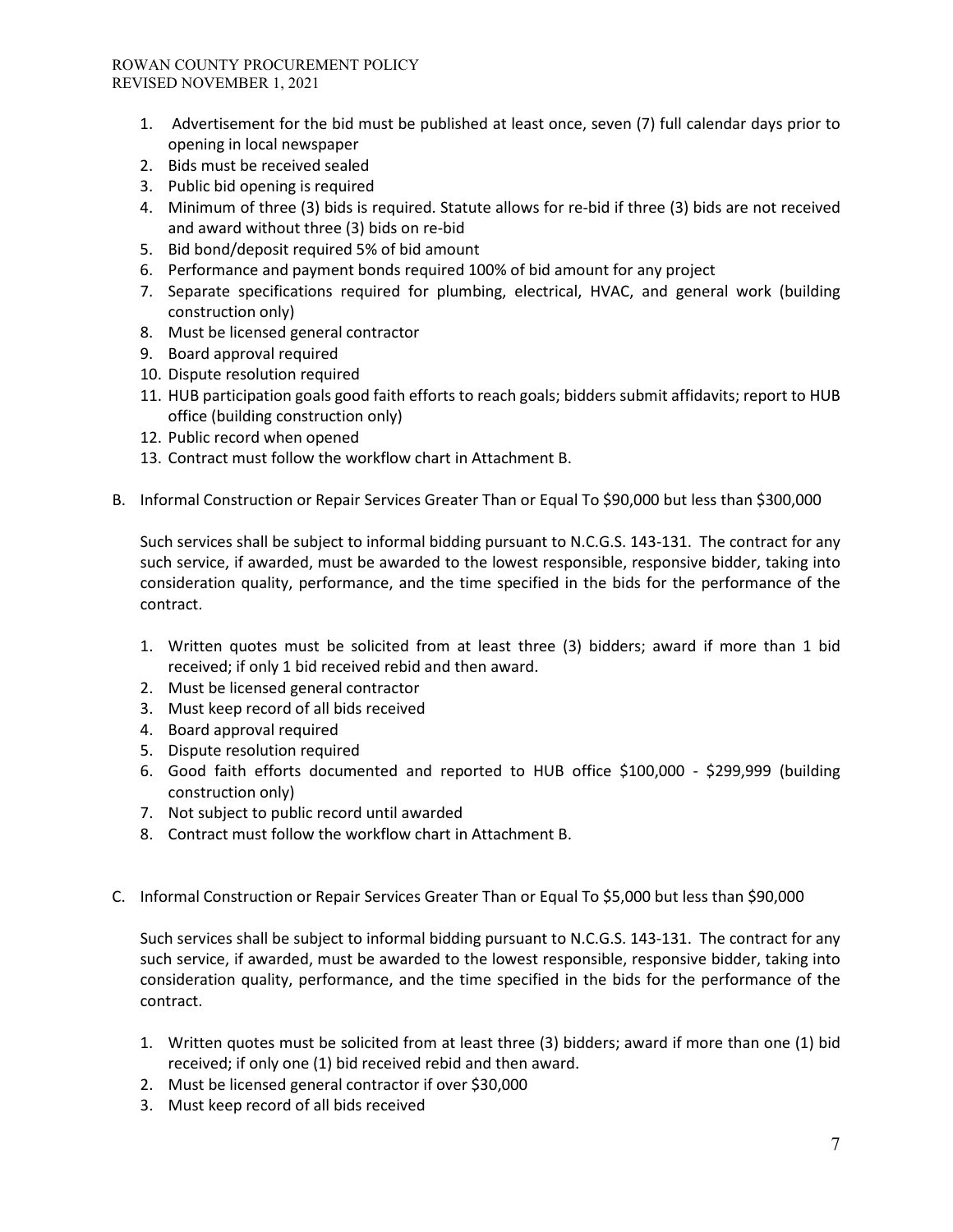- 4. Dispute resolution required
- 5. HUB participation goals document good faith efforts; report to HUB office (building construction only)
- 6. Not subject to public record until awarded if over \$30,000 and under \$90,000.
- 7. Contract must follow the workflow chart in Attachment B.
- D. Informal Construction or Repair Services Less Than \$5,000

Such services are made without soliciting either formal or informal bids. County Departments are encouraged to solicit multiple quotations (verbal or written), and document such, to ensure the lowest available price. This will ensure fiscal stewardship when expending County funds. If services are over \$1,000 a Contract must be entered and follow the workflow chart in Attachment B.

### **IV. PROCUREMENT OF SERVICES**

The following provisions apply to contracts for services. If a master agreement is in place and continued maintenance is only available from the vendor associated with the master agreement, then additional quotes may not be required if agreed upon with the Purchasing Director.

A. Architectural, Engineering, and Surveying Services

Such services shall be procured using the Request for Qualification (RFQ) process established pursuant to N.C.G.S. 143-64.31-34.

- 1. Geographic location may be a selection criterion in procurements for these services provided its application leaves an appropriate number of qualified firms, given the nature and size of the project, to compete for the contract.
- 2. Selection shall be based on qualification and competence.
- 3. Price negotiation is conducted with the most qualified offer
- 4. Exemption from RFQ process:
	- a. Estimated fee is greater than \$20,000 but less than \$50,000, the above procedures may be waived by the Board of County Commissioners in compliance with N.C.G.S. 143-64.31.
	- b. Estimated fee is to be below \$20,000, the County Manager may grant exemptions in compliance with N.C.G.S. 143-64.31.
	- c. The exemption is on a case by case basis and will require a memo be keep on file of the exemption. Purchasing Department will assist with the needed memo.
- 5. Contract must follow the workflow chart in Attachment B.

### B. Other Services Greater Than or Equal To \$90,000

Formal Request for Proposals are used when a service or Information Technology (IT) service to be procured is such that a complete, adequate and realistic specification cannot be developed. The Purchasing Director shall be responsible for ensuring that:

1. Proposals are solicited from an adequate number of qualified sources, preference is three (3), to permit reasonable competition consistent with the nature and requirements of the procurement.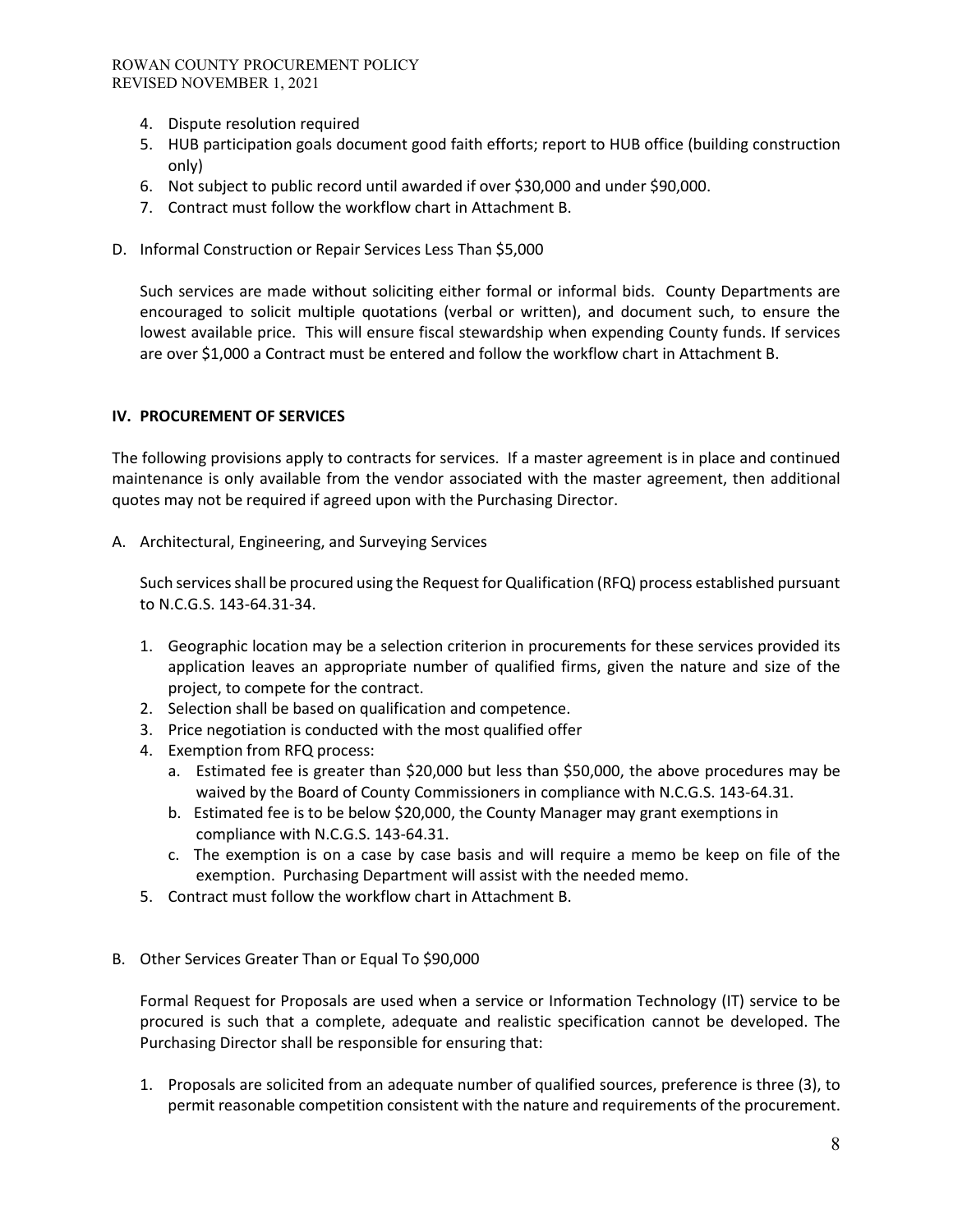- 2. The RFP shall be publicized on County website and reasonable requests by other sources to compete shall be honored to the maximum extent practicable;
- 3. The RFP identifies all significant evaluation factors, including price or cost where required and their relative importance;
- 4. Proper mechanisms are in place for technical evaluation of the proposals received, determinations of responsible offerors for the purpose of written or oral discussions, and selection for contract award;
- 5. Award may be made by the Board of County Commissioners to the responsible offeror whose proposal will be most advantageous to the County, price and other factors considered.
- 6. Procurement records accurately document each step of the process, including but not limited to, an explanation of the basis for selection of the contractor, including the evaluation criteria and the results of the County's technical evaluation; a list of all proposals received; and a cost breakdown for the proposed contract proposal.
- 7. Unsuccessful offerors should be notified promptly that their proposal was not accepted.
- 8. Board approval is required.
- 9. Contract must follow the workflow chart in Attachment B.
- C. Other Services Greater Than or Equal To \$5,000 but Less Than \$90,000

Informal Request for Quotes are used when a service or Information Technology (IT) service to be procured is such that a complete, adequate and realistic specification cannot be developed. These can be obtained through email. The Purchasing Director will determine if the Board needs to be notified before RFP is released. The Purchasing Director shall be responsible for ensuring that:

- 1. Quotes are solicited from an adequate number of qualified sources, preference is three (3), to permit reasonable competition consistent with the nature and requirements of the procurement.
- 2. Proper mechanisms are in place for technical evaluation of the quotes received, determinations of responsible offerors for the purpose of written or oral discussions, and selection for contract award;
- 3. Award may be to the responsible offeror whose quotes will be most advantageous to the County, price and other factors considered. If multiple responses are not received documentation showing adequate number solicited must be provided to Purchasing Director.
- 4. Procurement records accurately document each step of the process, including but not limited to, an explanation of the basis for selection of the contractor, including the evaluation criteria and the results of the County's technical evaluation; a list of all quotes received; and a cost breakdown for the proposed contract proposal.
- 5. Unsuccessful offerors should be notified promptly that their proposal was not accepted.
- 6. Contract must follow the workflow chart in Attachment B.
- D. Other Services Less Than \$5,000

Such services are made without soliciting either formal or informal bids. County Departments are encouraged to solicit multiple quotations (verbal or written), and document such, to ensure the lowest available price. This will ensure fiscal stewardship when expending County funds. Any service over \$1,000 must follow the Contract workflow chart in Attachment B.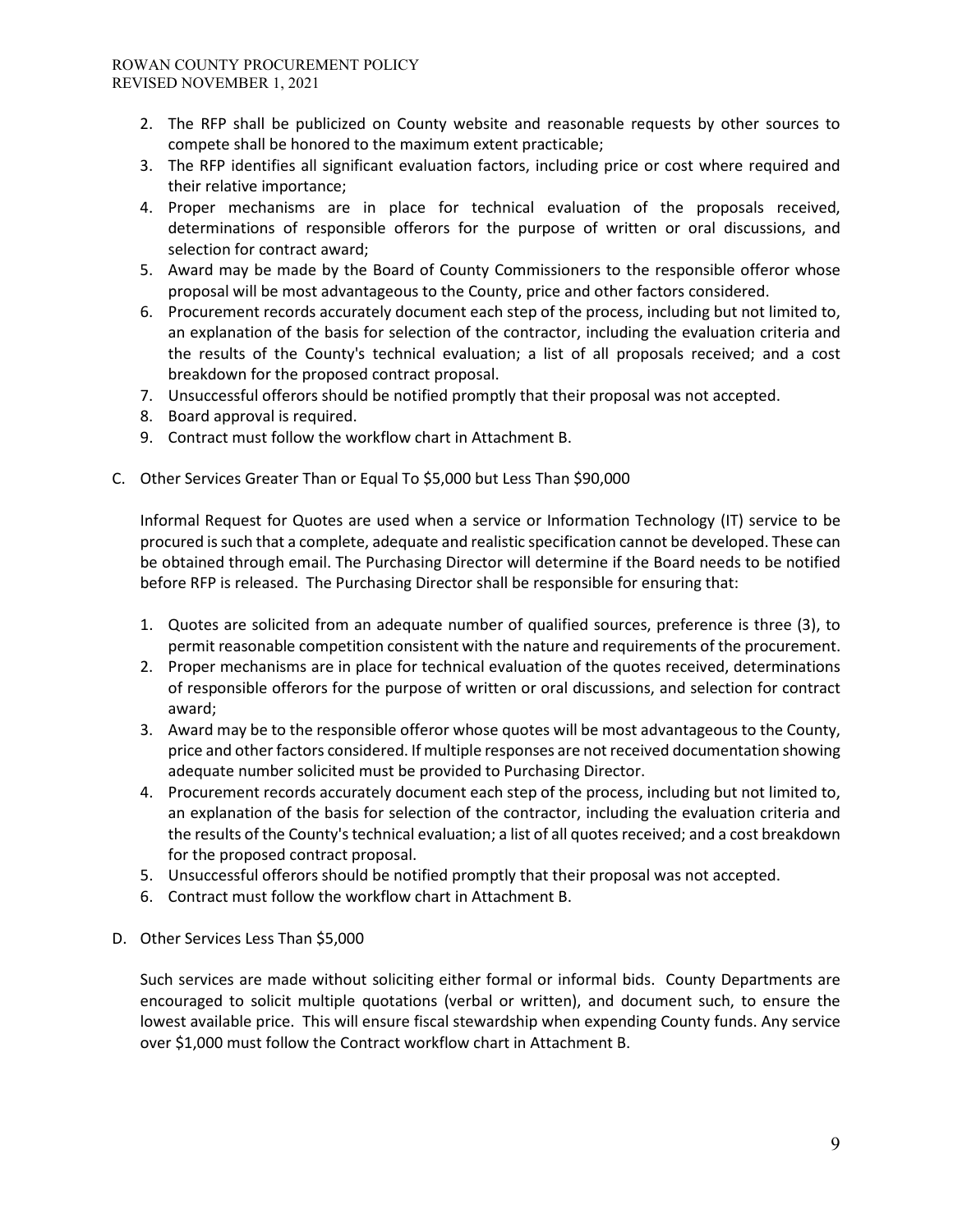# **V. EXCEPTIONS TO COMPETITIVE BIDDING**

N.C.G.S. 143-129 allows for some exceptions to competitive bidding. Board approval will be required for all items over \$90,000 per I.C.1. above, others may require Board approval per N.C.G.S.

- A. Sole Source N.C.G.S. 143-129(e)(6) To award a noncompetitive proposal the Department Director must present to the Board of Commissioners as to why a "sole source" is justified. Board approval is required if \$5,000 or more.
- B. Emergencies N.C.G.S. 143-129(e)(2)
- C. Fuel Purchases N.C.G.S. 143-129(e)(5)
- D. State & Federal Contracts N.C.G.S. 143-129(e)(7),(e)(9),(e)(9a)
- E. Piggybacking N.C.G.S. 143-129(g) Board approval is required at any price point.
- F. Group Purchasing Programs N.C.G.S. 143-129(e)(3)
- G. Purchases from other units of government N.C.G.S. 143-129(e)(1)
- H. Used Items N.C.G.S. 143-129(e)(10)

### **VI. THE PURCHASING PROCESS**

There are four (4) methods of making a purchase for the County. 1) Procurement Card (p-card) or Fuel Card 2) Check Request 3) Purchase Order including blanket PO or 4) Contract Encumbrance. Each of these methods will be explained in this section.

A. Procurement Cards and Fuel Cards

Procurement cards enable a unit to make small purchases more quickly and efficiently by minimizing paperwork and processing time. These cards are used for small purchase under \$1,000. These purchases should not be divided to avoid getting quotes/bids. Fuel Cards are assigned to each County vehicle. Purchasing and Finance Departments will monitor these purchases and notify departments of any concerns. For more information please see procurement and fuel card policy. <https://www.rowancountync.gov/260/Finance>

B. Check Request

The following items, and any additional items agreed upon by both the Finance and Purchasing Directors, represent types of purchases that do not require a purchase order or contract entry to be paid. Approval of the Purchasing Director is not required. P-card is the preferred method of purchase for these items. A Check Request is used for these items when it is not possible to use a p-card. See Finance Policy for additional information.<https://www.rowancountync.gov/260/Finance>

Below is a list of acceptable check request items:

- Utility bills (telephone, electricity, water, natural gas, etc.)
- Travel reimbursement for employees
- Public assistance payments
- School health and prenatal payments
- Medical, psychological and veterinarian billings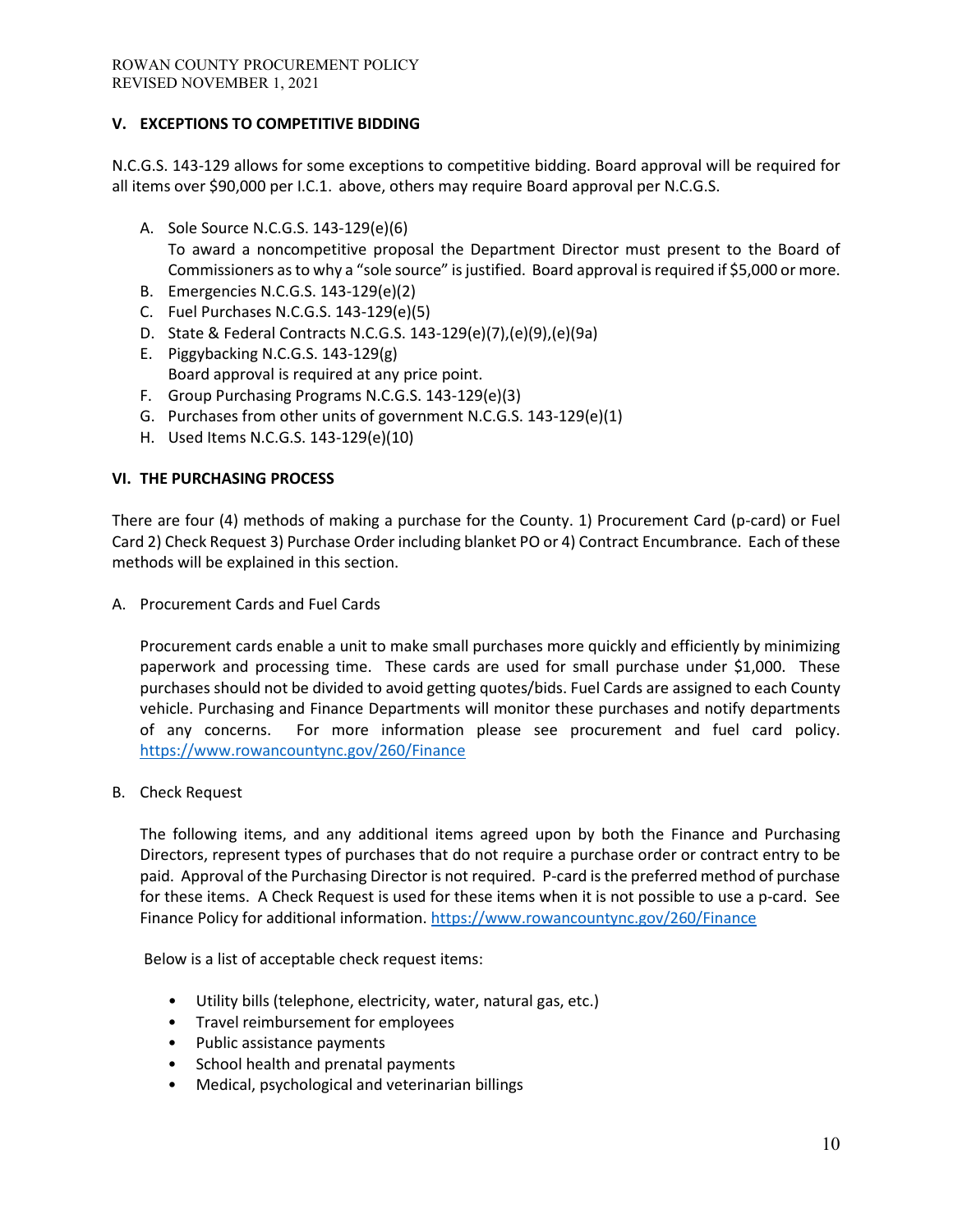- Legal Fees, defined as legal representation by a law firm not daily operations of DSS, if approved by County Manager
- Court Cost
- Withholding taxes and other payroll deductions
- Reimbursement of Petty Cash accounts
- Purchases under \$1,000 that cannot be place on a p-card
- Postage
- Food and beverage for concessions at parks and jail, food for jail and meal sites
- Library books and periodical purchases including audio and visuals
- Dues and subscriptions
- Fuel Purchases
- Legal Advertisements
- School funding
- Budget Appropriations
- Debt payments
- Refunds
- Property tax turnover
- Tire Tax Reimbursement
- Other various taxes (sales, vehicle, conveyance, airport fuel)
- Volunteer Assignment Payments

#### C. Purchase Orders

All purchases for apparatus, supplies, materials, services and other goods \$1,000 and over must be submitted for issuance of a purchase order before purchased. If items are purchased without a purchase order the employee is subject to disciplinary action and may be personally liable for the payment [G.S. 159-28(e)].

The purchase order is electronically generated within the accounting software. Purchase Order workflow chart Attachment A.

1. Blanket Purchase Orders

A blanket purchase order is used to make repetitive purchases from a single vendor over a period of time. The blanket order establishes an initial encumbrance amount which cannot be exceeded. The use of the blanket purchase order must be authorized by the Purchasing Director/Designee.

- a. The blanket order is processed in exactly the same manner as a purchase order.
- b. No blanket order may exceed \$10,000, unless agreed upon by Finance and Purchasing Directors.
- c. All blanket purchase orders will be liquidated at the end of each fiscal year.

### D. Contracts

All contracts entered into by the County must be properly reviewed before being executed. This review process will consist of the following steps:

1. All contracts/contract requests will be submitted to the Purchasing Director/Designee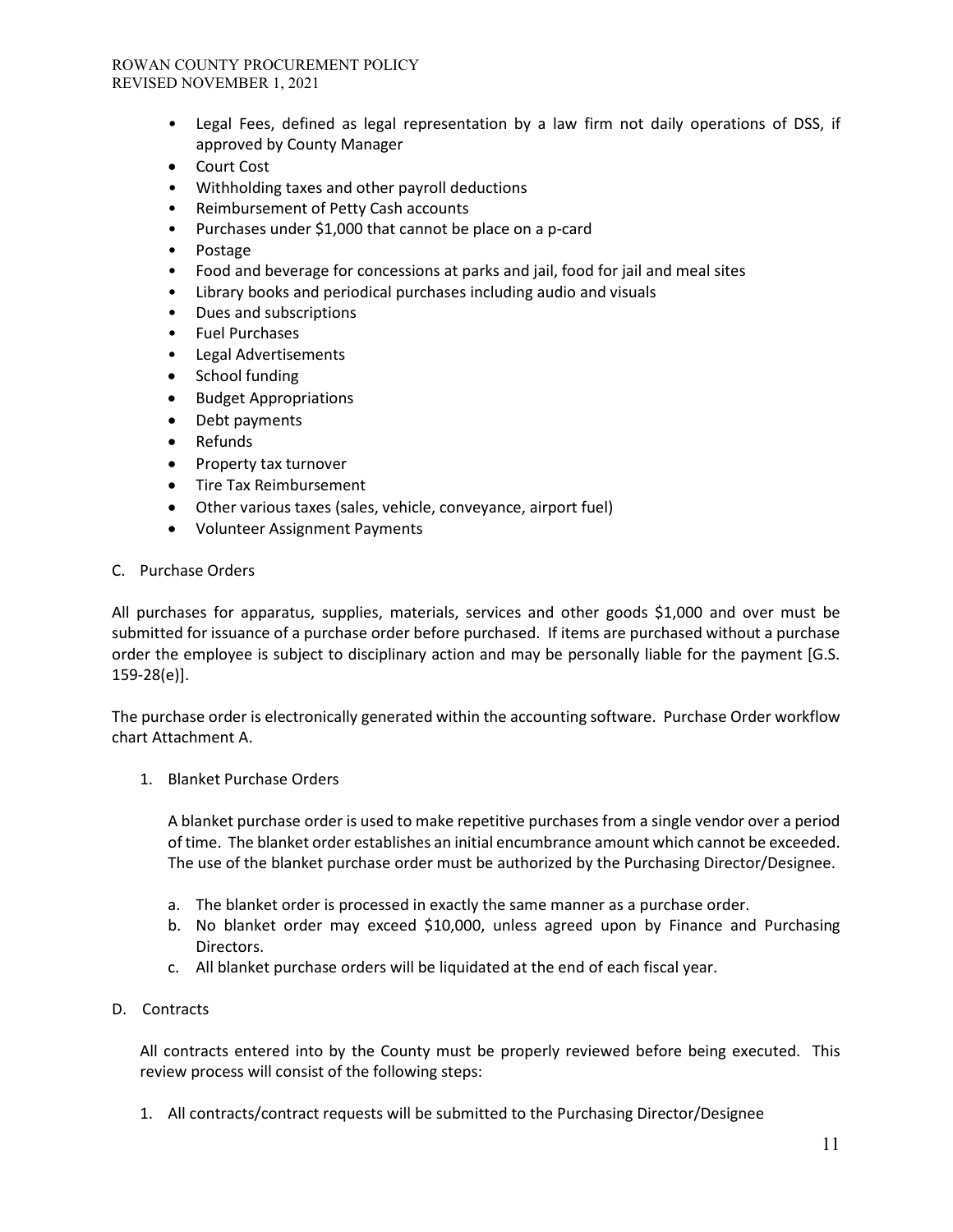- 2. The Purchasing Director/Designee shall determine if the contract needs Board approval prior to initiating the contract workflow. No one other than the Purchasing Director/Designee may submit contracts for Board approval.
- 3. The Purchasing Director/Designee will initiate the contract workflow. See Attachment B. This will include preaudit as required by General Statute.
- 4. Once the contract is executed, the Purchasing Director/Designee will distribute to the Department and put on the County website.
- 5. Departments will review all contracts, including maintenance and software agreements, once every five (5) years to determine if the contract is still advantageous for the County. This review should include a detail memo with cost analysis, if necessary, to show why Department is choosing to stay with the current vendor.
- E. Vendors

Each department is required to obtain sufficient information from a vendor at the time of purchase to assist the Purchasing and Finance Department in issuing a purchase order and paying the obligation. Vendor numbers will be assigned by the Finance Department when the required information, including W-9, is submitted. Additional information on vendors can be found in the Finance Policy. <https://www.rowancountync.gov/260/Finance>

## F. SURPLUS PROPERTY

In the event County property becomes surplus to the County's needs due to obsolescence, end of useful life, etc., such property is disposed of by means most advantageous to the County. Surplus property is handled by the Finance Department. Please see Finance Policy for additional information [https://www.rowancountync.gov/260/Finance.](https://www.rowancountync.gov/260/Finance)

# **VII. FEDERAL SPECIFIC REGULATIONS**

Written procurement procedures are a requirement of the Uniform Guidance. After adoption by the Board, these procedures will be reviewed annually by the Finance Director and the Purchasing Director/Designee and updated as required. In addition to the provisions noted elsewhere in this policy, all purchases funded, in whole or in part, with funds from any federal agency shall comply with the rules and regulations contained in the Code of Federal Regulations (CFR) Title 2, Subtitle A, Chapter II, Part 200 (commonly referred to as the Uniform Guidance). Specifically, the procurement guidelines may be found in sections 200.317 through 200.326. To be in compliance, all purchases funded, in whole or in part, with federal funds shall comply with the additional requirements below, as applicable:

- A. All purchases (goods and services) must comply with the following thresholds:
	- 1. "Micro-purchase" is defined in 48 CFR2.2101. This threshold may change from time to time. The Purchasing Director will be responsible for ensuring that current thresholds are followed. At the time this policy was adopted, the "micro-purchase" amount is \$10,000. However, the local threshold of \$5,000 is more restrictive. Therefore, purchases less than the more restrictive local threshold of \$5,000 may be purchased without soliciting competitive quotes (informal or formal) if the County considers the price to be reasonable. The purchases must be, to the extent practicable, distributed among qualified suppliers.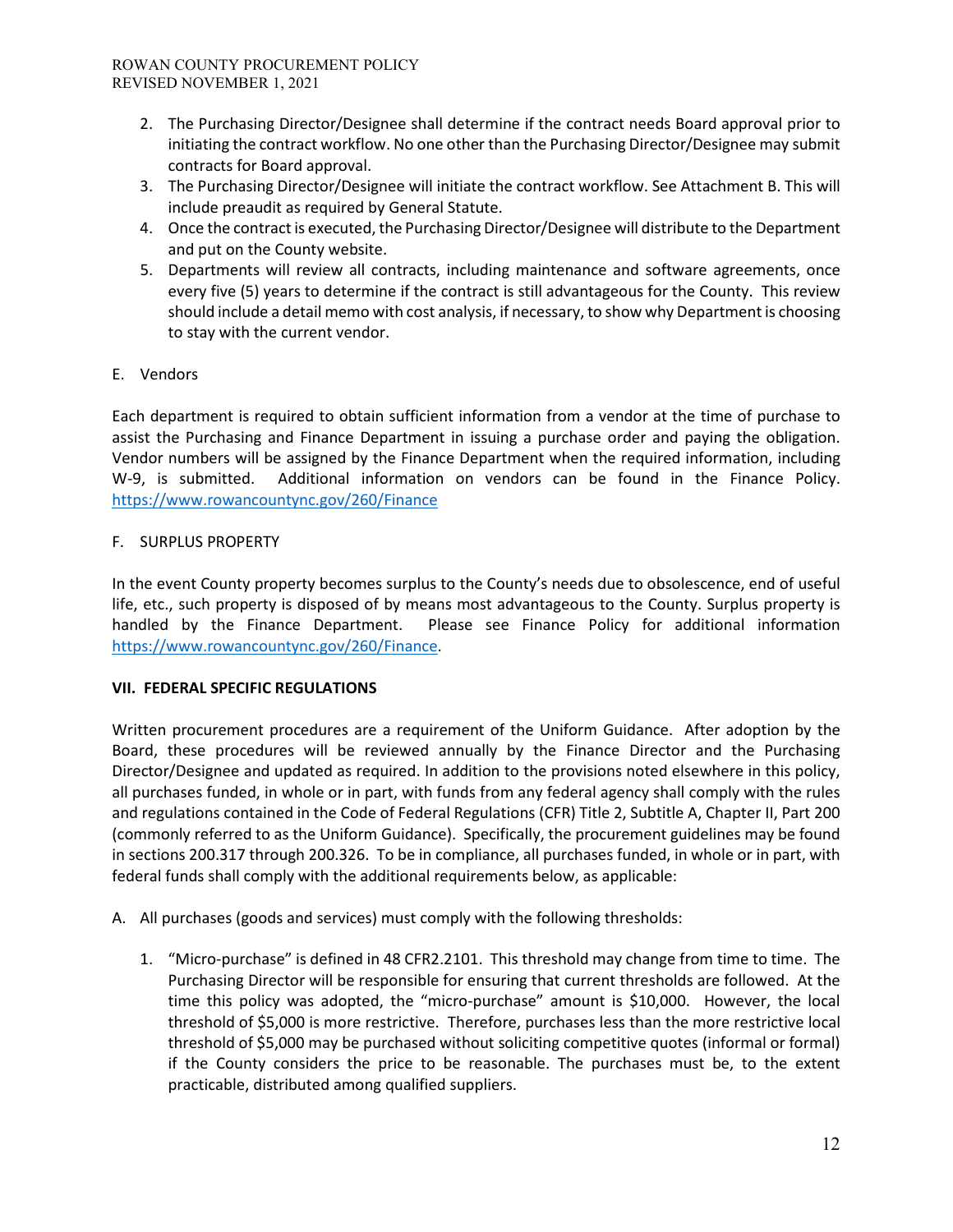- 2. Purchases of non-construction goods greater than the more restrictive local threshold of \$5,000 but below \$90,000 (the more restrictive State threshold) may be purchased using price quotes from at least 3 vendors (unless the state or federal granting agency specifies a more stringent requirement). The quotes must be approved by the Department Director/Designee.
- 3. Purchase of any services or construction related goods above \$5,000 (the more restrictive local threshold) but below the Simplified Acquisition Threshold (small purchase), may be purchased using price quotes from at least 3 vendors (unless the state or federal granting agency specifies a more stringent requirement). The quotes must be approved by the Department Director/Designee. The Simplified Acquisition Threshold is defined in 48 CFR2.2101. This threshold may change from time to time. The Purchasing Director will be responsible for ensuring that current thresholds are followed. At the time this policy was adopted, the Simplified Acquisition Threshold is \$250,000.
- 4. Purchases of non-construction goods above \$90,000 (the more restrictive State threshold) must have formal sealed bids that comply with Section II. A. of this policy. The contract awarded will be a firm fixed price contract. Selection must be principally based on price and 2 or more bidders must be willing and able to compete effectively for the business.
- 5. Purchases of services above the Simplified Acquisition Threshold must be purchased by sealed bids Section II. A. or Section IV. B. of this policy. The contract awarded will be a firm fixed price contract. Selection must be principally based on price and 2 or more bidders must be willing and able to compete effectively for the business. Competitive RFPs can only be used when complete adequate and realistic specification or purchase description is not available.
- 6. Construction-related purchases above the Simplified Acquisition Threshold must be purchased by sealed bids that comply with Sections III. A. or III. B of this policy and the bonding requirements in Section VII. C. 3. below. The contract awarded will be a firm fixed price contract. Selection must be principally based on price and 2 or more bidders must be willing and able to compete effectively for the business.
- 7. Purchases of Architectural and Engineering (A/E) services may be purchased using Section IV. A. of this policy, as well as all the "federal specific" requirements identified in Sections VII. B. and VII. C.
- 8. To ensure compliance with the Uniform Guidance for purchases in excess of the "micro-purchase" threshold, the County shall not purchase goods or services using an existing contract that was negotiated by the County or any other State or Local government for a prior, separate transaction (commonly referred to as "piggybacking"). The County may use existing State Contracts for items over the "micro-purchase" threshold only if the contract was bid in compliance with the Uniform Guidance.
- B. Any purchase funded, in whole or in part, with federal funds must also comply with the following provisions or more restrictive State or local policy:
	- 1. The procurement must be conducted in a manner that prohibits the use of statutorily or administratively imposed state, local, or tribal geographical preferences in the evaluation of the bids or proposals, except in those cases where federal Statutes expressly mandate or encourage geographic preference.
	- 2. The County will take all necessary affirmative steps to ensure that minority businesses, women's business enterprises and labor surplus area firms are used when possible. These steps will include all steps described in Uniform Guidance section 200.321.
	- 3. The costs or prices based on estimated costs for contracts will only be allowable to the extent that they would be allowable under CFR Part 200, Subpart E-Cost Principles.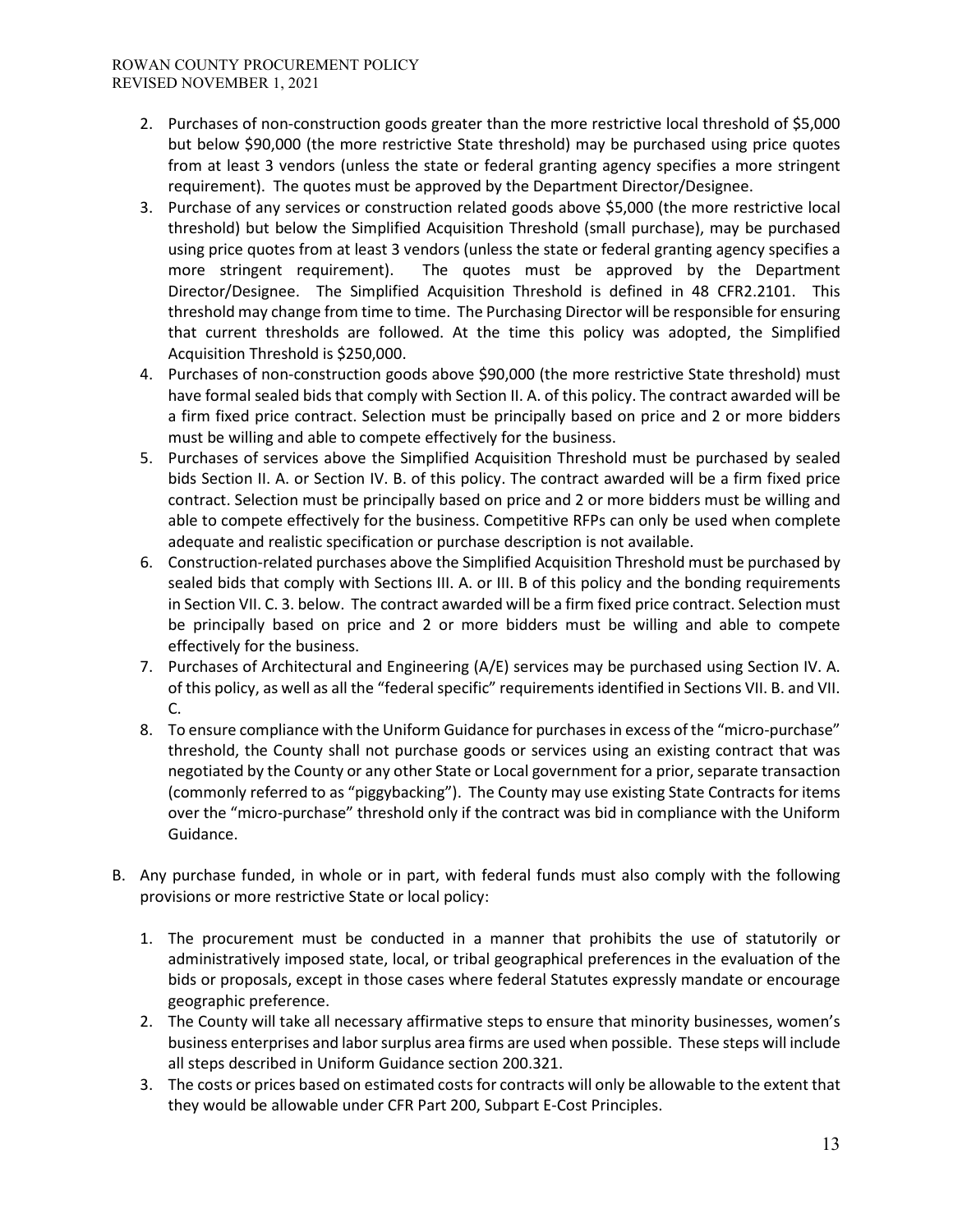- 4. Contracts shall not be in the form of "cost plus percentage of cost" or a "percentage of construction cost".
- 5. For procurements greater than the Simplified Acquisition Threshold (including contract modifications), the County must perform a cost or price analysis prior to soliciting bids.
- 6. In compliance with Uniform Guidance, section 200.324, the County will make all necessary documentation available to the awarding federal agency or pass-through agency upon request to do so.
- C. In addition to the provisions elsewhere in this document that define a sound and complete agreement, all contracts funded, in whole or in part, with federal funds shall contain the following procurement provisions, as applicable:
	- 1. Contracts in excess of the Simplified Acquisition Threshold shall contain contractual provisions or conditions that allow for administrative, contractual, or legal remedies in instances in which a contractor violates or breaches the contract terms, and provide for such remedial actions as may be appropriate.
	- 2. Contracts in excess of \$10,000 shall contain suitable provisions for termination by the recipient, including the manner by which termination shall be affected and the basis for settlement. In addition, such contracts shall describe conditions under which the contract may be terminated for default as well as conditions where the contract may be terminated because of circumstances beyond the control of the contractor.
	- 3. Bonding for construction or facility improvement contracts exceeding the Simplified Acquisition Threshold:
		- a. Bid guarantee from each bidder equivalent to five (5) percent of the bid price.
		- b. Performance bond on the part of the contractor for 100 percent of the contract price.
		- c. Payment bond on the part of the contractor for 100 percent of the contract price.
	- 4. Preference for Recycled Products as described in Uniform Guidance section 200.322.
	- 5. Equal Employment Opportunity.
	- 6. Copeland "Anti-Kickback" Act for all contracts in excess of \$2,000 for construction or repair.
	- 7. Davis-Bacon Act for all construction contracts of more than \$2,000.
	- 8. Contract Work Hours and Safety Standards Act for contracts awarded in excess of \$100,000 that involve the employment of mechanics or laborers.
	- 9. Rights to Inventions Made Under a Contract.
	- 10. Clean Air Act and the Federal Water Pollution Control Act for contracts in excess of \$150,000.
	- 11. Byrd Anti-Lobbying Amendment contractors who apply or bid for an award of \$100,000 or more shall file the required certification.
	- 12. Debarment and Suspension contracts shall not be made with parties listed on the governmentwide exclusions in the System for Award Management (SAM).

### **VIII. SETTLEMENT OF CONTRACT ISSUES/DISPUTES**

A. Responsibility for Settlement of Contract Issues/Disputes

The Board of Commissioners alone will be responsible in accordance with good administrative practice and sound business judgment for the settlement of all contractual and administrative issues arising out of procurements. These issues include, but are not limited to, source evaluation, protests, disputes, and claims. The federal/State government will not substitute its judgment for that of the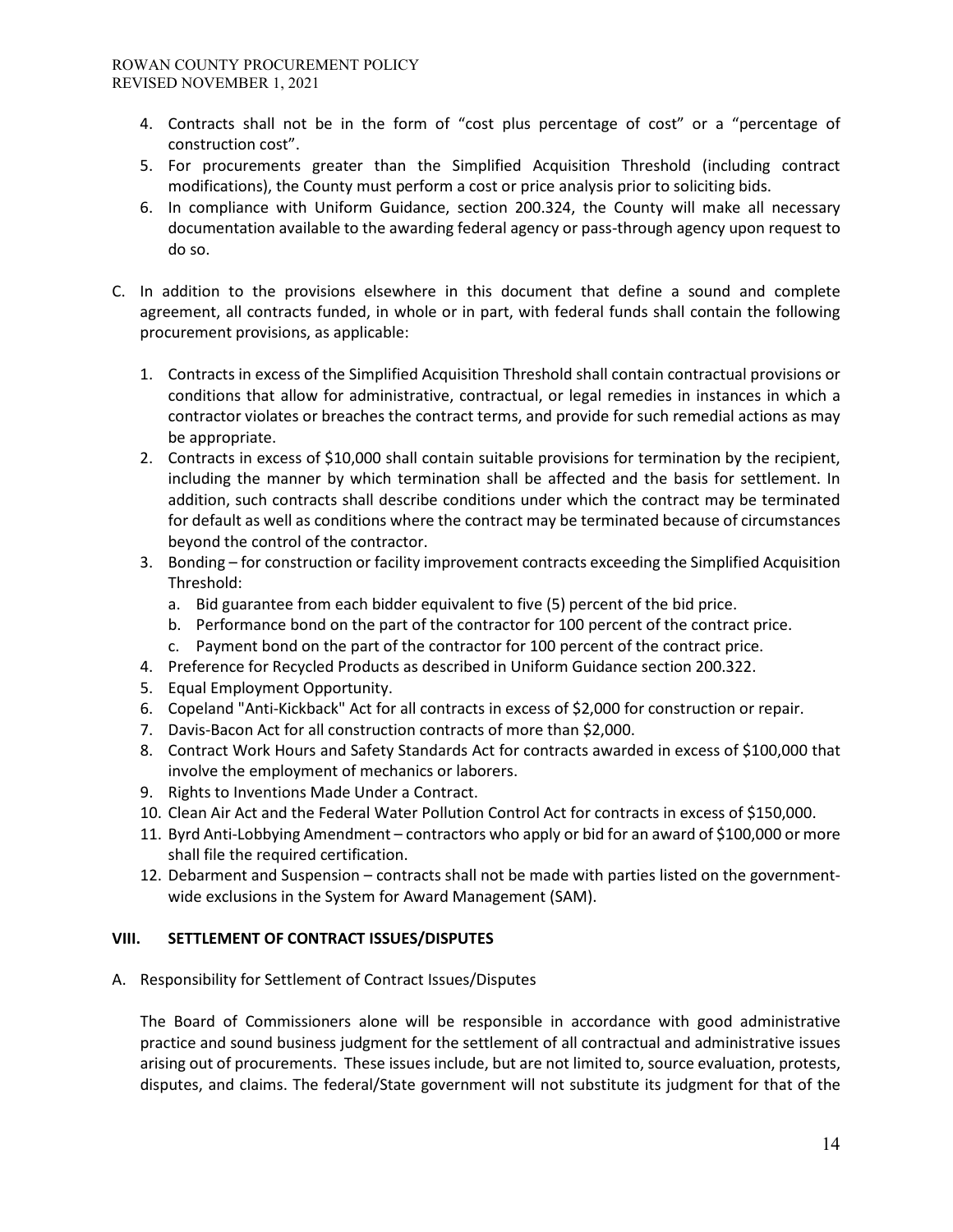Board of Commissioners, unless the matter is primarily a federal/State concern. Violations of the law will be referred to the local, State, or federal authority having proper jurisdiction.

B. Written Protest Procedures

Rowan County shall have written protest procedures to handle and resolve disputes relating to their procurements and shall in all instances disclose information regarding the protest. All protest decisions must be in writing. A protester must exhaust all administrative remedies with Rowan County before pursuing further legal action.

- 1. Authority The Board of Commissioners has final authority to resolve protest, disputes, and complaints arising from the solicitation, award, or performance of a contract.
- 2. Protest of Requirements Prior to Award The solicitation document shall provide potential bidders with the opportunity to take exception to specifications and/or requirements. Protests of requirements received after the time identified in the solicitation document shall be considered untimely and shall be rejected.
- 3. Protest of Award If, prior to award of contract, a protest is received in writing and filed on the grounds that the award is not in conformance with the provisions of the solicitation document, the contract or award shall not be awarded until the protest has been withdrawn or a decision has been reached by the County. Complaints lodged by a bidder prior to award may be resolved informally. However, in the event that the matter is not resolved, bidders shall be advised of the timeframe for submitting a full and complete formal statement of the grounds for the protest within the timeframes specified in the solicitation document.
- 4. Decisions The County Manager shall review the merits and timeliness of the protest and ensure that a decision in writing is submitted within a reasonable period of time following receipt of the protest. The County shall issue a decision in writing or otherwise furnish to the bidder the decision in such a manner as to ensure receipt. The decision of the County is final.
- 5. Disputes Subsequent to Award Disputes subsequent to award may include, but not be limited to, contention over terms, pricing, payment, scope and/or deliverables. A dispute resolution and escalation clause, describing resolution procedures and the appropriate parties to which the matter may be escalated, may be included in solicitation documents and contracts, as applicable.

# **IX. CONFLICTS OF INTEREST**

The County shall maintain a written code of standards of conduct (conflict of interest policy) governing the performance of their employees. These standards will be relayed to all members in writing and the County will obtain each member's signature to acknowledge their review, understanding, and acceptance of the policy. See Attachment D for conflict of interest policy.

GS 14-234 includes a general prohibition against any public official having a personal interest in any contract to which they are a party in their official capacity. Four types of transactions are exempt from this general prohibition if proper procedures are followed: doing business with a bank, with a savings and loan association, with a regulated utility, and with needed persons who receive benefits under state or federal assistance programs. The statute does allow for additional exemptions but members of Rowan County elected boards and appointed boards are not exempt due to the population of Salisbury. As an entity, we will not be able to purchase or contract with members of these boards if the board member has a personal interest in the contract in their official capacity.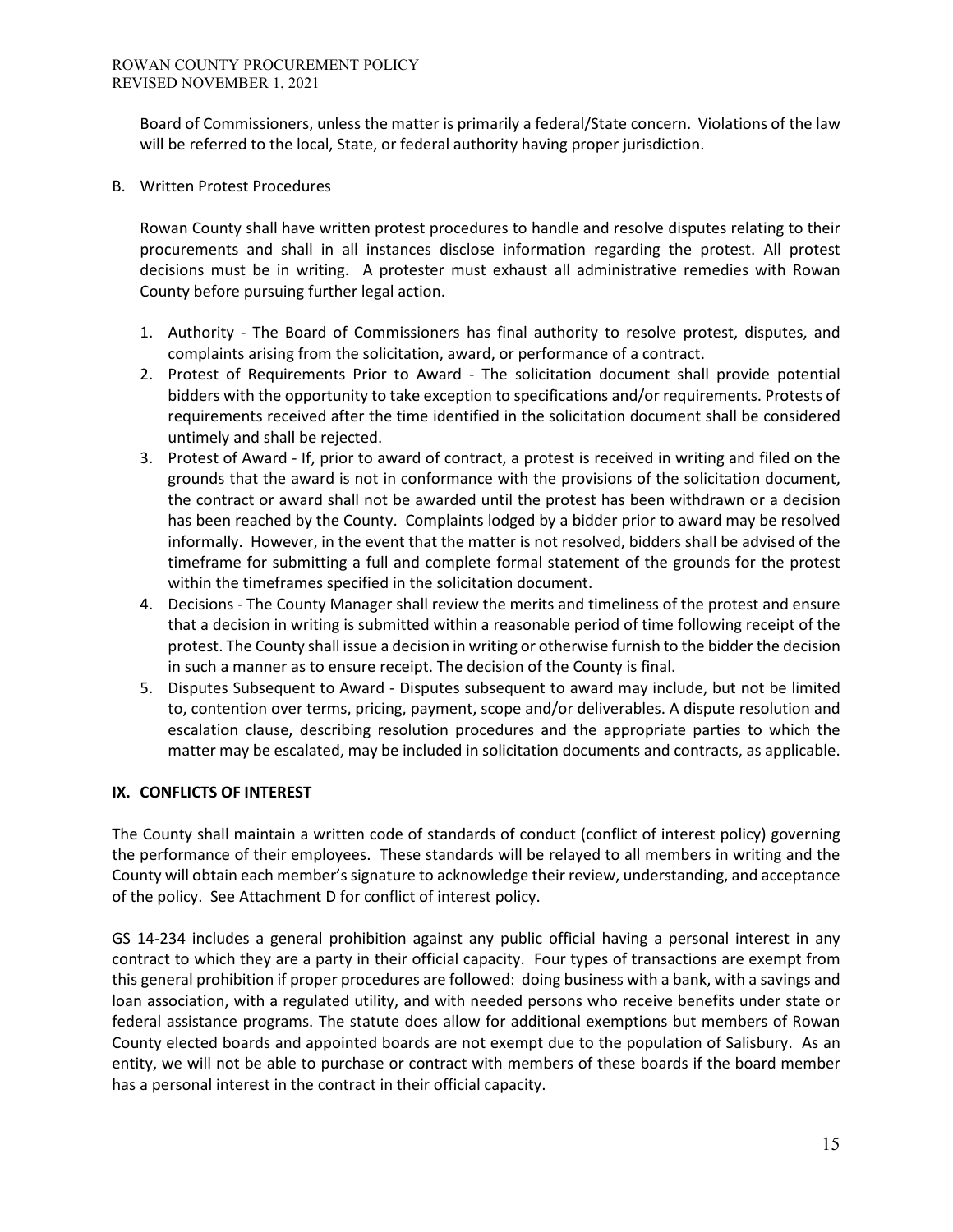Exemption procedures are very narrowly drawn and we will not attempt to exempt any of our elected officials or appointed board members.

## **X. GIFTS AND FAVORS**

It is unlawful for a contractor, subcontractor, or supplier who, with respect to any public agency, (1) has a current contract; (2) has performed under a contract within the past year; or (3) anticipates bidding on a future contract to make gifts or favors to any officer or employee of the agency. It is also unlawful for the officer or employee to accept any such gift or favor.

Receiving or giving of gifts or favors is not in the best interest of The County. Therefore, no officials or employee of the County shall:

- 1. accept any gift, favor or thing of value that may tend to influence them in the discharge of their duties; or
- 2. grant, in the discharge of their duties, any improper favor, service, or thing of value.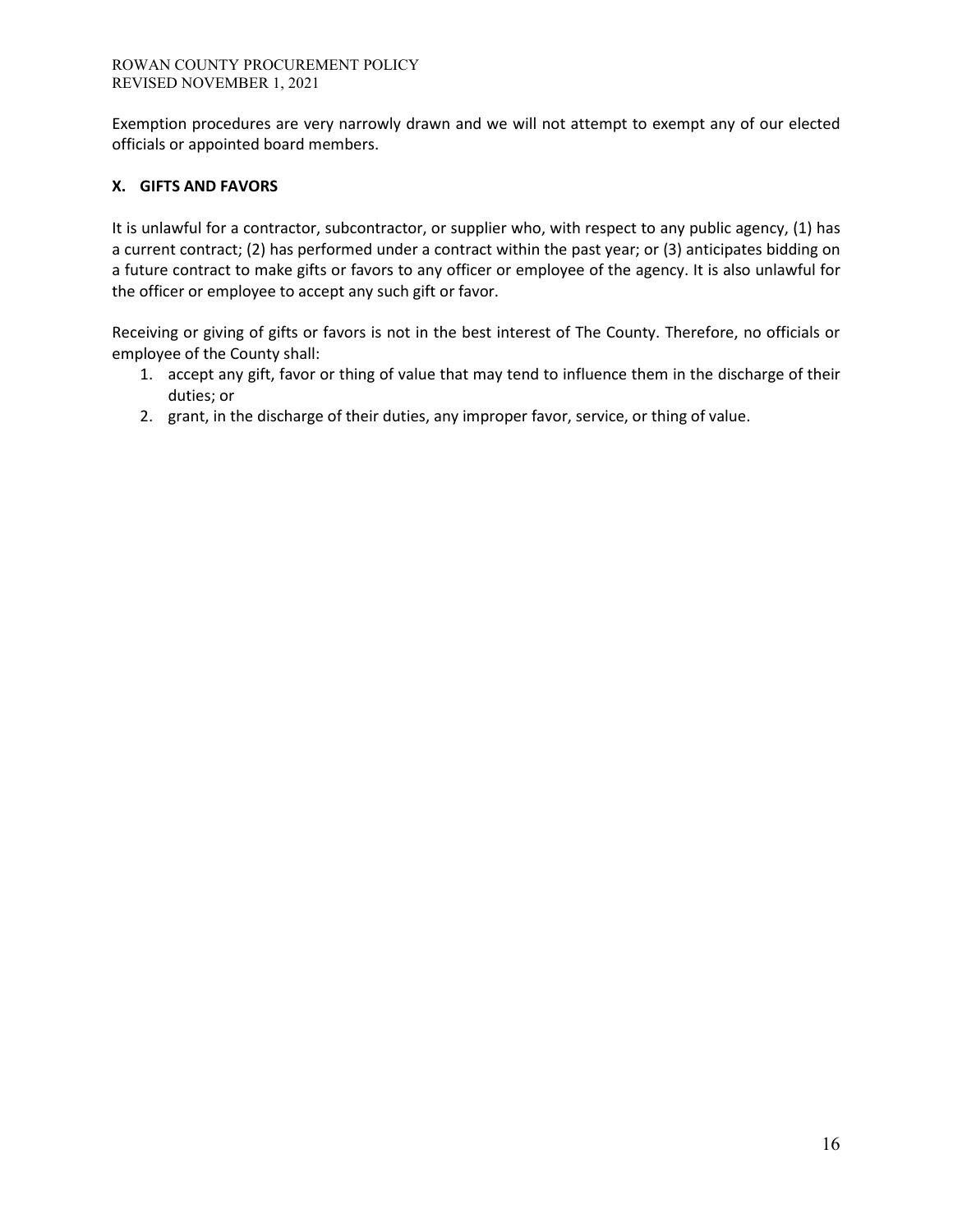#### ROWAN COUNTY PROCUREMENT POLICY REVISED NOVEMBER 1, 2021 ATTACHMENT A

#### Purchase Order Workflow

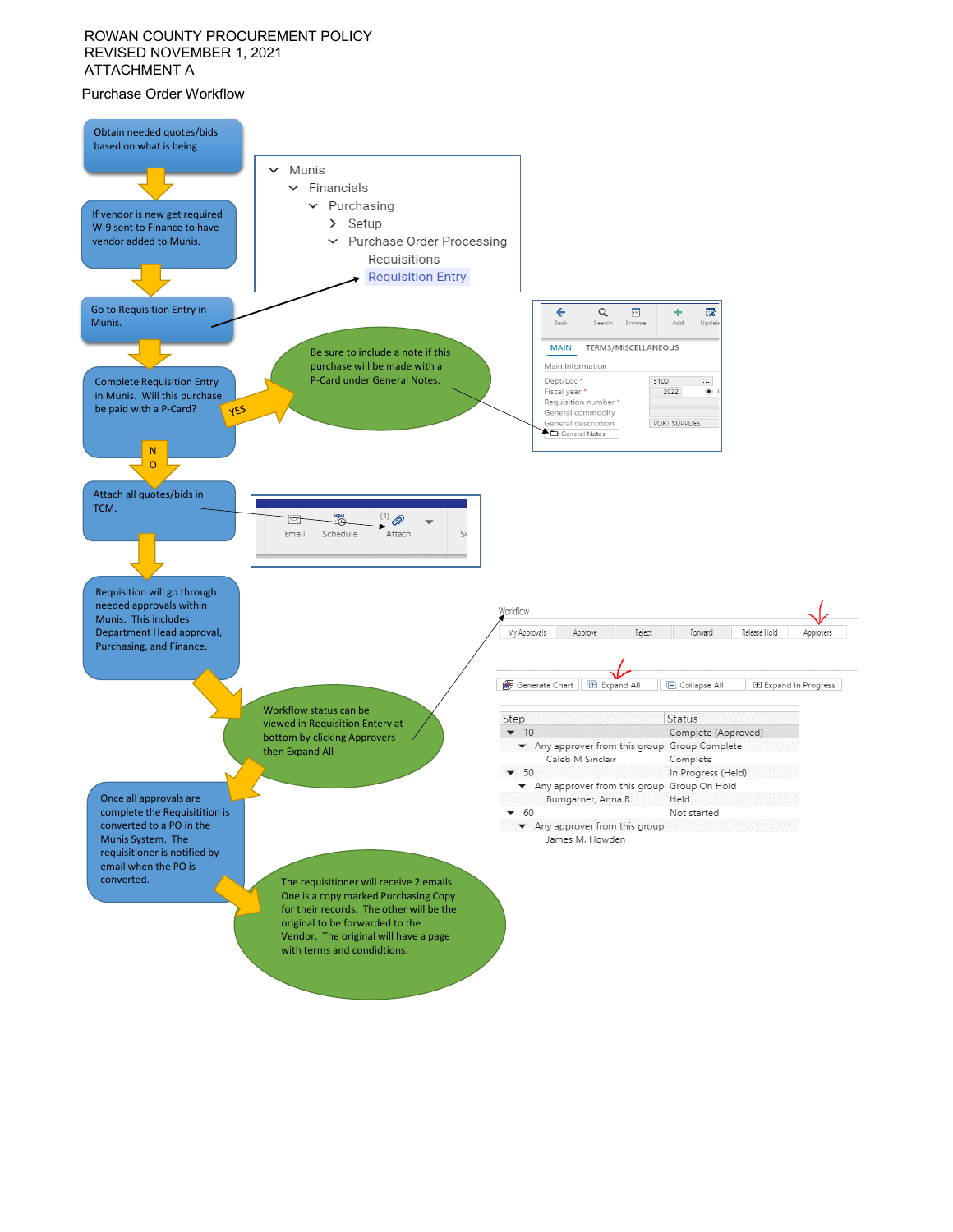### Contract Workflow ROWAN COUNTY PROCUREMENT POLICY REVISED NOVEMBER 1, 2021 ATTACHMENT B

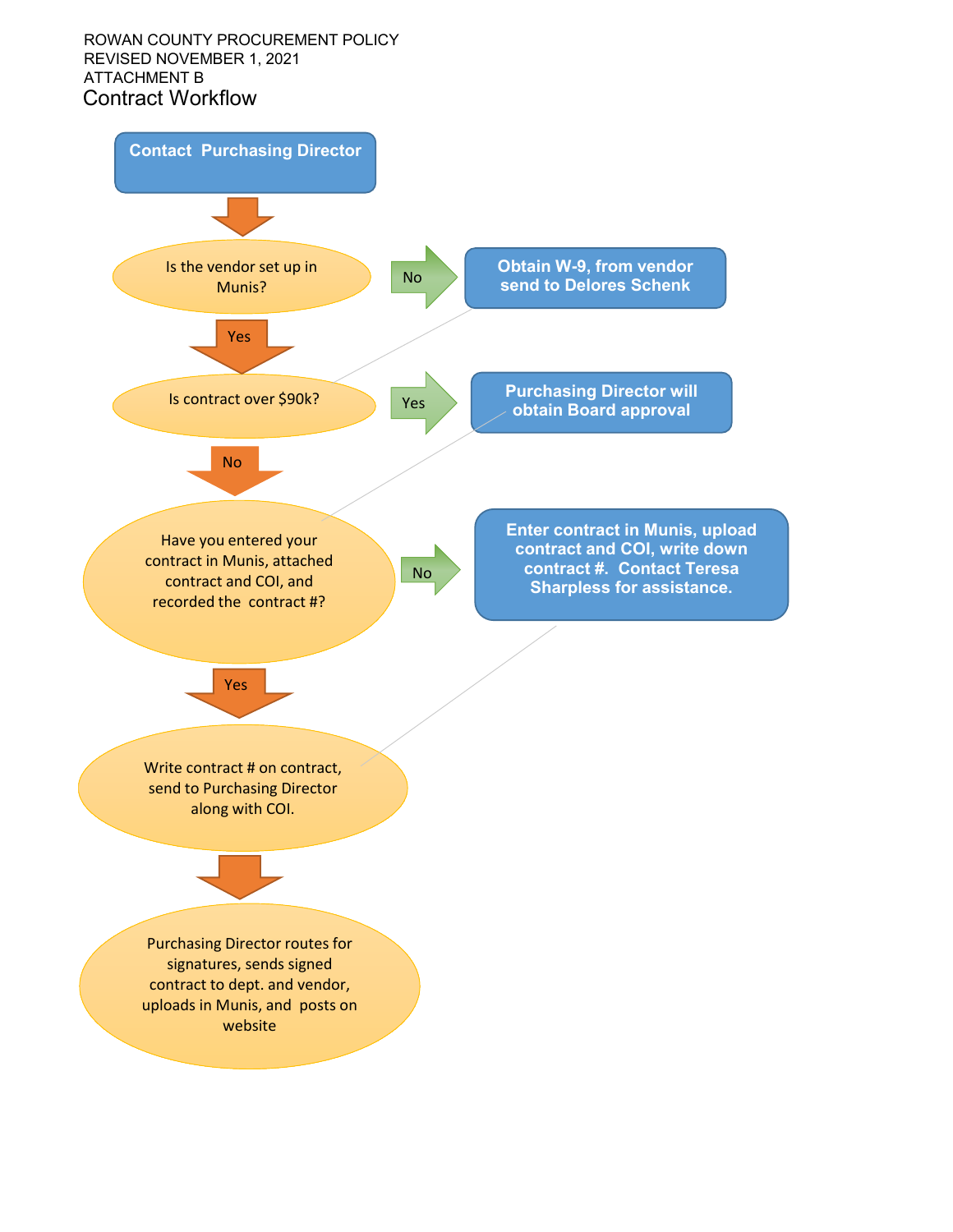# Purchase of Apparatus, Supplies, Materials and Equipment (Stuff)

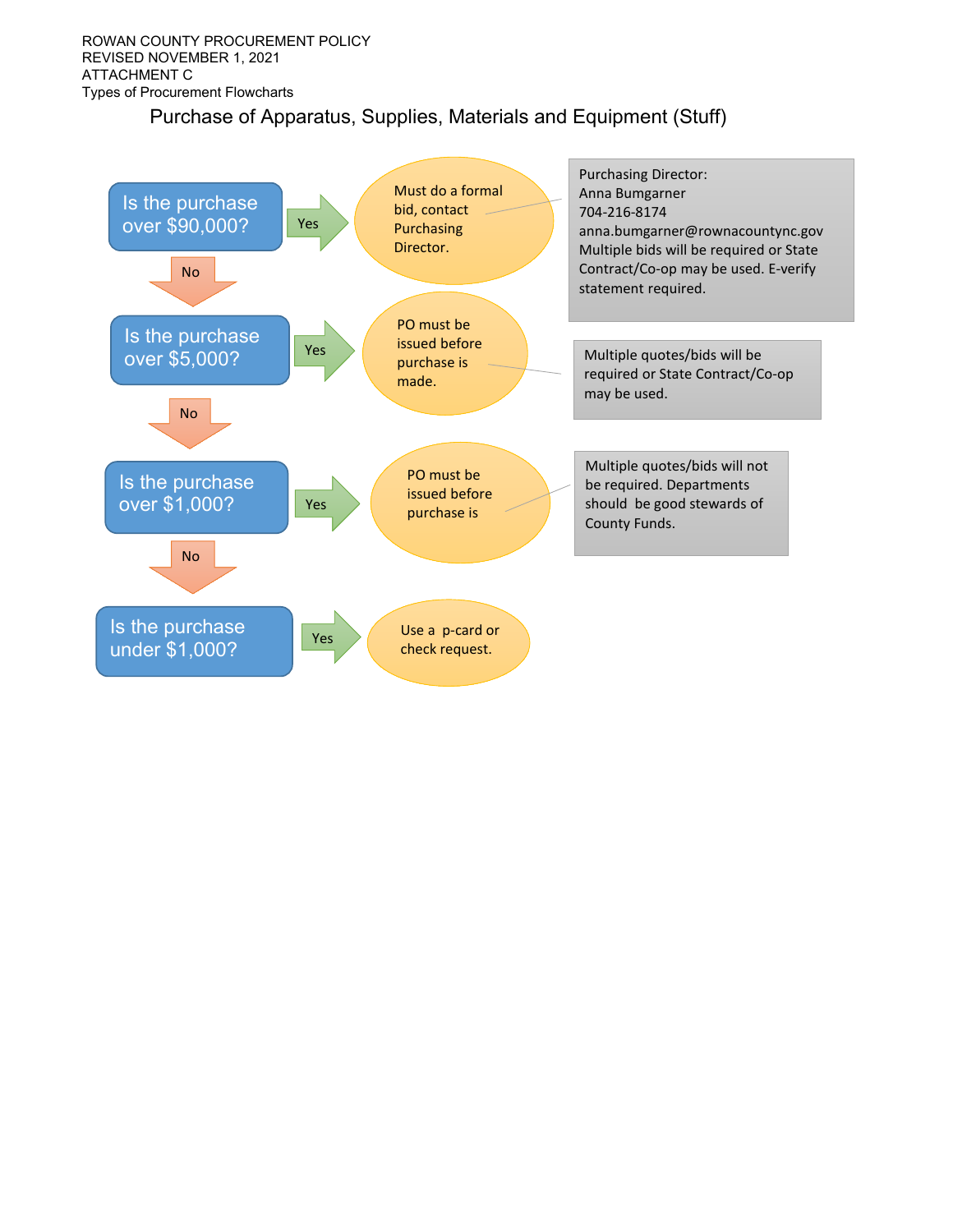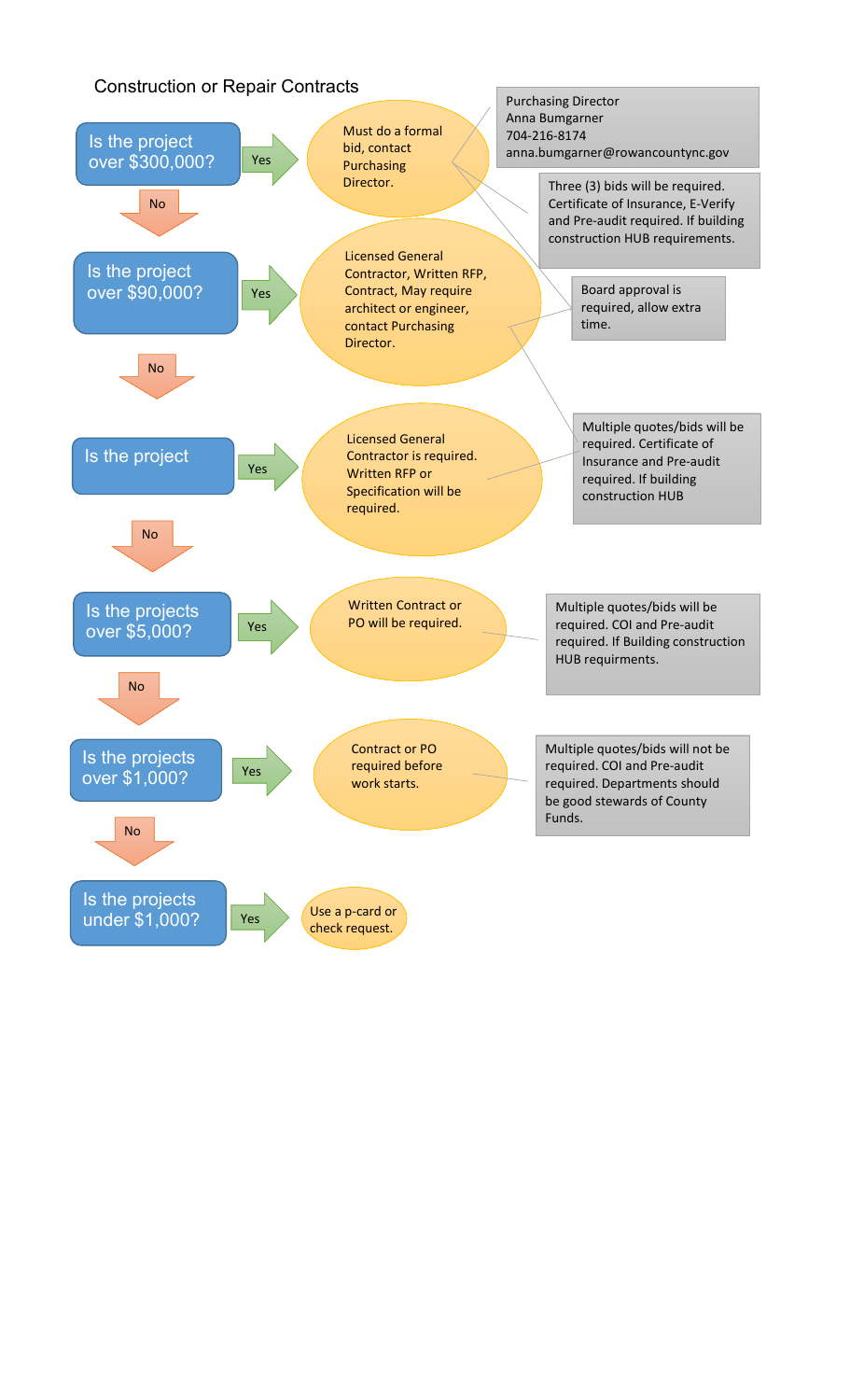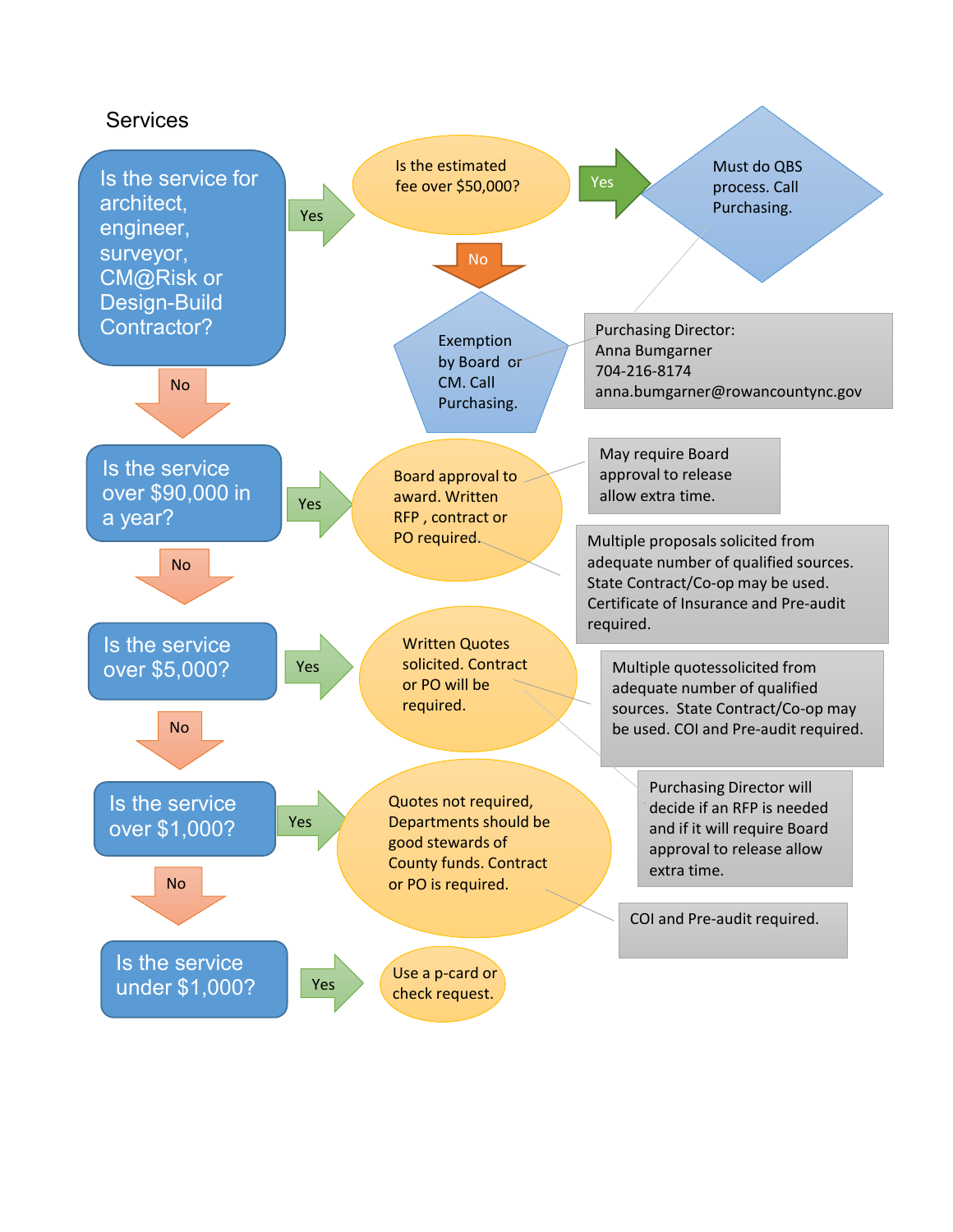### **ATTACHMENT D**

# **Conflict of Interest Policy**

#### **Conflict of Interest**

In accordance with Board policy and related legislation, no employee, officer, agent, immediate family member, or Board member of the County shall participate in the selection, award, or administration of a contract if a conflict of interest, real or apparent, would be involved. Such a conflict would arise when any of the following has a financial or other interest in or could receive a tangible personal benefit from a firm considered for a contract:

- The employee, officer, agent, or Board member,
- Any member of their immediate family,
- Their partner, or
- An organization that employs, or is about to employ, any of the above.

Rowan County is not able to purchase or contract with members of Rowan County elected boards and/or appointed boards if the board member has a personal interest in the contract in their official capacity.

Any officer, employee or agent with an actual, apparent, or potential conflict of interest as defined in this policy shall report the conflict to his or her immediate supervisor. Any such conflict involving federal funds shall be disclosed in writing to the federal award agency or pass-through entity in accordance with applicable federal awarding agency policy.

#### **Violations**

Any employee that violates this Conflict of Interest policy will be subject the disciplinary action, up to and including termination. Any contractor violating this policy will result in termination of the contract and may not be eligible for future contract awards.

The undersigned hereby acknowledges, understands, and agrees to abide by this policy.

Signature: \_\_\_\_\_\_\_\_\_\_\_\_\_\_\_\_\_\_\_\_\_\_\_\_\_\_\_\_\_\_\_\_\_\_\_\_\_\_\_ Date: \_\_\_\_\_\_\_\_\_\_\_\_\_\_\_\_\_

Printed Name: \_\_\_\_\_\_\_\_\_\_\_\_\_\_\_\_\_\_\_\_\_\_\_\_\_\_\_\_\_\_\_\_\_\_\_\_